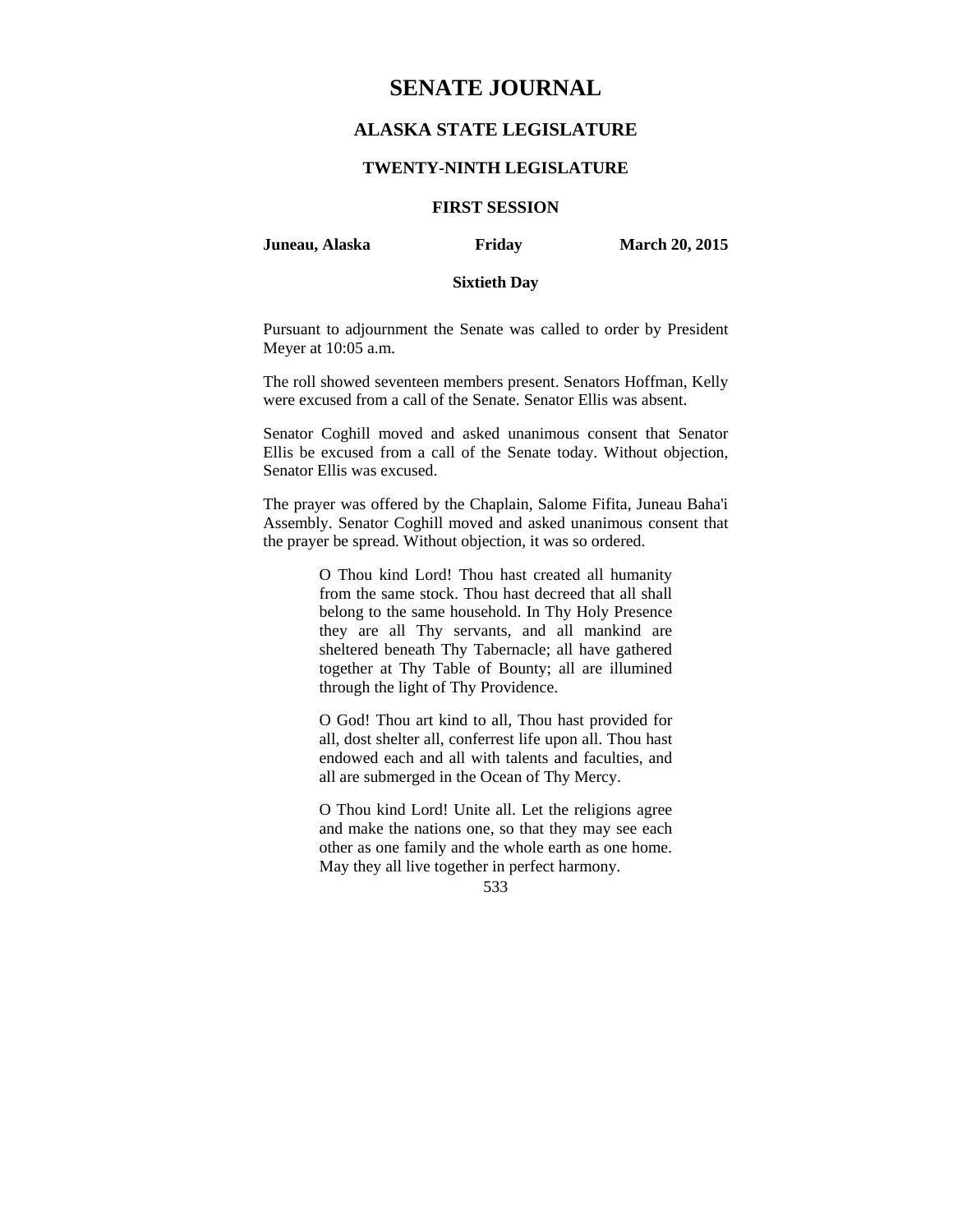O God! Raise aloft the banner of the oneness of mankind.

O God! Establish the Most Great Peace.

Cement Thou, O God, the hearts together.

O Thou kind Father, God! Gladden our hearts through the fragrance of Thy love. Brighten our eyes through the Light of Thy Guidance. Delight our ears with the melody of Thy Word, and shelter us all in the Stronghold of Thy Providence.

Thou art the Mighty and Powerful, Thou art the Forgiving and Thou art the One Who overlooketh the shortcomings of all mankind.

'Abdu'l-Bahá

Senator Gardner led the Senate in the Pledge of Allegiance.

## **Certification**

Senator Coghill moved and asked unanimous consent that the journals for the fifty-eighth and fifty-ninth legislative days be approved as certified by the Secretary. Without objection, it was so ordered.

### **Messages from the House**

Message dated March 18 was read stating the House ratified the appointments of Dennis "Skip" Cook and Herman G. Walker, Jr. as public members to the Select Committee on Legislative Ethics.

The Senate confirmed Dennis "Skip" Cook and Herman G. Walker, Jr. as public members to the Select Committee on Legislative Ethics on February 20 (page 275).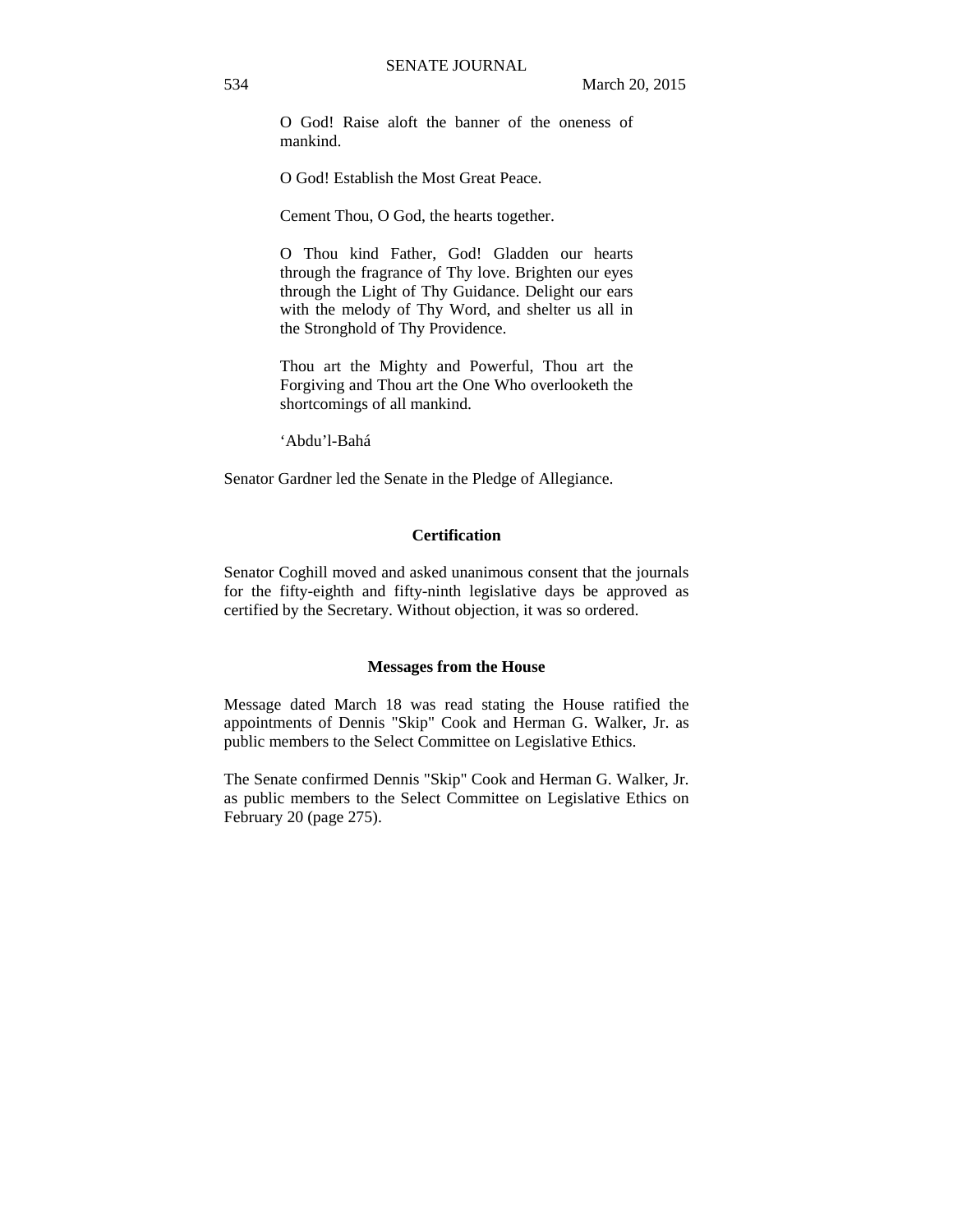March 20, 2015 535

Message dated March 18 was read stating the House passed and transmitted for consideration:

### **First Reading and Reference of House Bills**

### **HB 65**

CS FOR HOUSE BILL NO. 65(JUD) BY THE HOUSE JUDICIARY COMMITTEE, entitled:

> "An Act relating to the disclosure of financial information by persons who are subject to the Legislative Ethics Act and by certain public officers, public employees, and candidates for public office."

was read the first time and referred to the Judiciary Committee.

#### **Communications**

The following reports are on file in the Office of the Secretary of the Senate:

Statistical Report of the Power Cost Equalization Program Fiscal Year 2014, Twenty Sixth Edition from Sara Fisher-Goad, Executive Director Alaska Energy Authority

Alaska State Commission for Human Rights 2014 Annual Report from Lester C. Lunceford, Chairperson in accordance with AS 18.80.150

#### **Standing Committee Reports**

Reports dated March 18 were read stating:

In accordance with AS 39.05.080, the Finance Committee reviewed the following and recommends the appointments be forwarded to a joint session for consideration: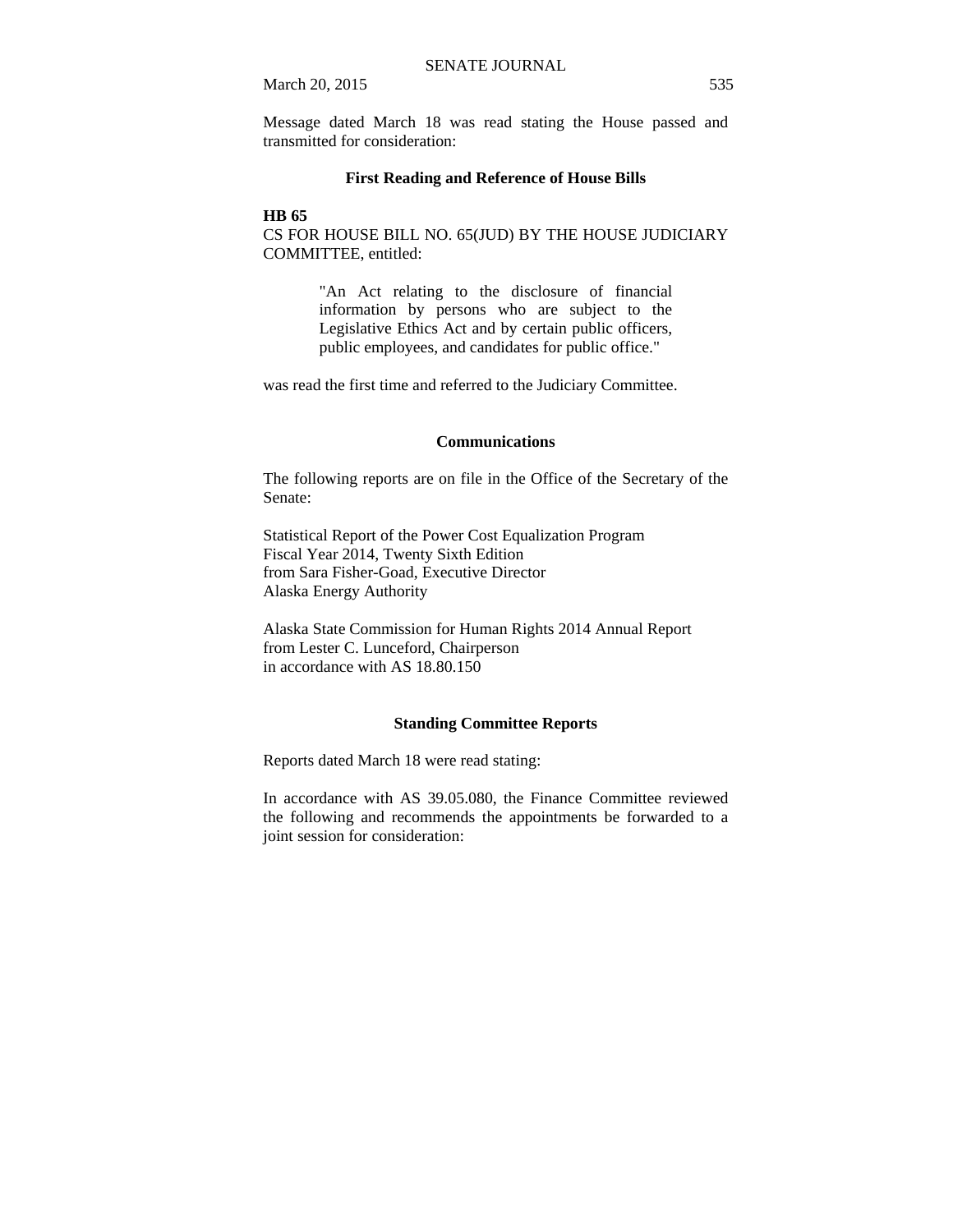#### **State Assessment Review Board**  William Roberts – Kodiak

Steve Van Sant – Palmer

**Fishermen's Fund Advisory and Appeals Council**  Donald L. Stiles – Nome

This does not reflect an intent by any of the members to vote for or against the confirmation of the individuals during any further sessions.

Signing the reports: Senator MacKinnon, Cochair; Senators Micciche, Bishop, Olson.

Report dated March 18 was read stating:

In accordance with AS 39.05.080, the Judiciary Committee reviewed the following and recommends the appointment be forwarded to a joint session for consideration:

### **Attorney General – Department of Law**

Craig Richards

This does not reflect an intent by any of the members to vote for or against the confirmation of the individual during any further sessions.

Signing the report: Senator McGuire, Chair; Senators Coghill, Costello, Wielechowski.

Report dated March 18 was read stating:

In accordance with AS 39.05.080, the Resources Committee reviewed the following and recommends the appointment be forwarded to a joint session for consideration:

### **Commissioner – Department of Natural Resources**  Mark Myers

This does not reflect an intent by any of the members to vote for or against the confirmation of the individual during any further sessions.

Signing the report: Senator Giessel, Chair; Senators Costello, Wielechowski, Coghill, Micciche, Stedman, Stoltze.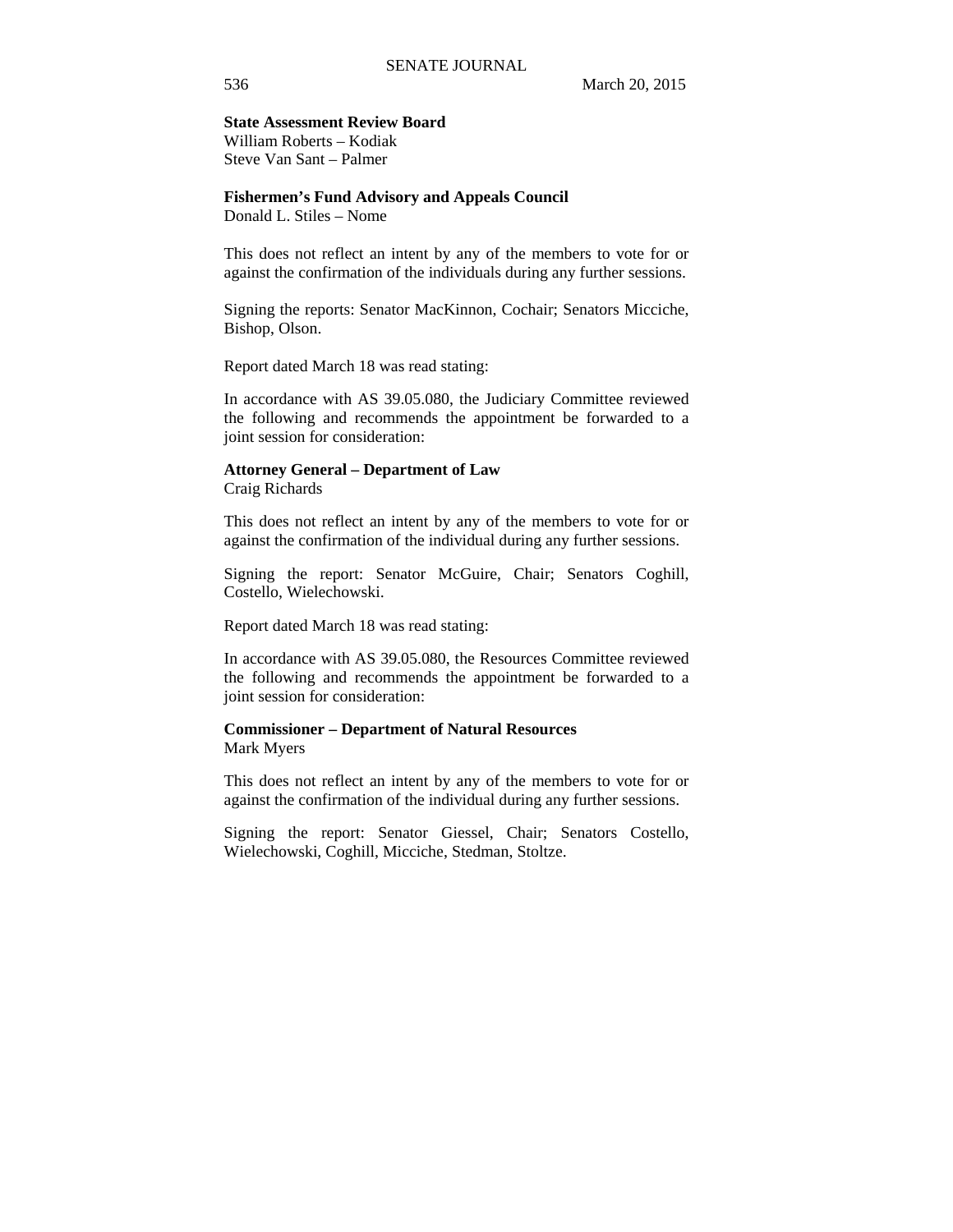March 20, 2015 537

Reports dated March 19 were read stating:

In accordance with AS 39.05.080, the Education Committee reviewed the following and recommends the appointments be forwarded to a joint session for consideration:

### **Board of Education and Early Development**

Esther Cox – Anchorage Dr. Keith Hamilton – Palmer

### **Professional Teaching Practices Commission**

Rebecca Himschoot – Sitka Martin Laster – Juneau David Legg – Chugiak

This does not reflect an intent by any of the members to vote for or against the confirmation of the individuals during any further sessions.

Signing the reports: Senator Dunleavy, Chair; Senators Giessel, Huggins, Gardner.

Report dated March 19 was read stating:

In accordance with AS 39.05.080, the Finance Committee reviewed the following and recommends the appointments be forwarded to a joint session for consideration:

### **Alaska Workers' Compensation Board**

Stacy A. Allen – Palmer Pamela J. Cline – Anchorage Chuck Collins, Jr. – Juneau Jacob Howdeshell – North Pole Linda F. Hutchings – Soldotna Rick Traini – Anchorage Patricia A. Vollendorf – Anchorage Robert C. Weel – Anchorage Lake Williams – Fairbanks

This does not reflect an intent by any of the members to vote for or against the confirmation of the individuals during any further sessions.

Signing the report: Senators Kelly, MacKinnon, Cochairs; Senators Micciche, Bishop, Dunleavy, Olson.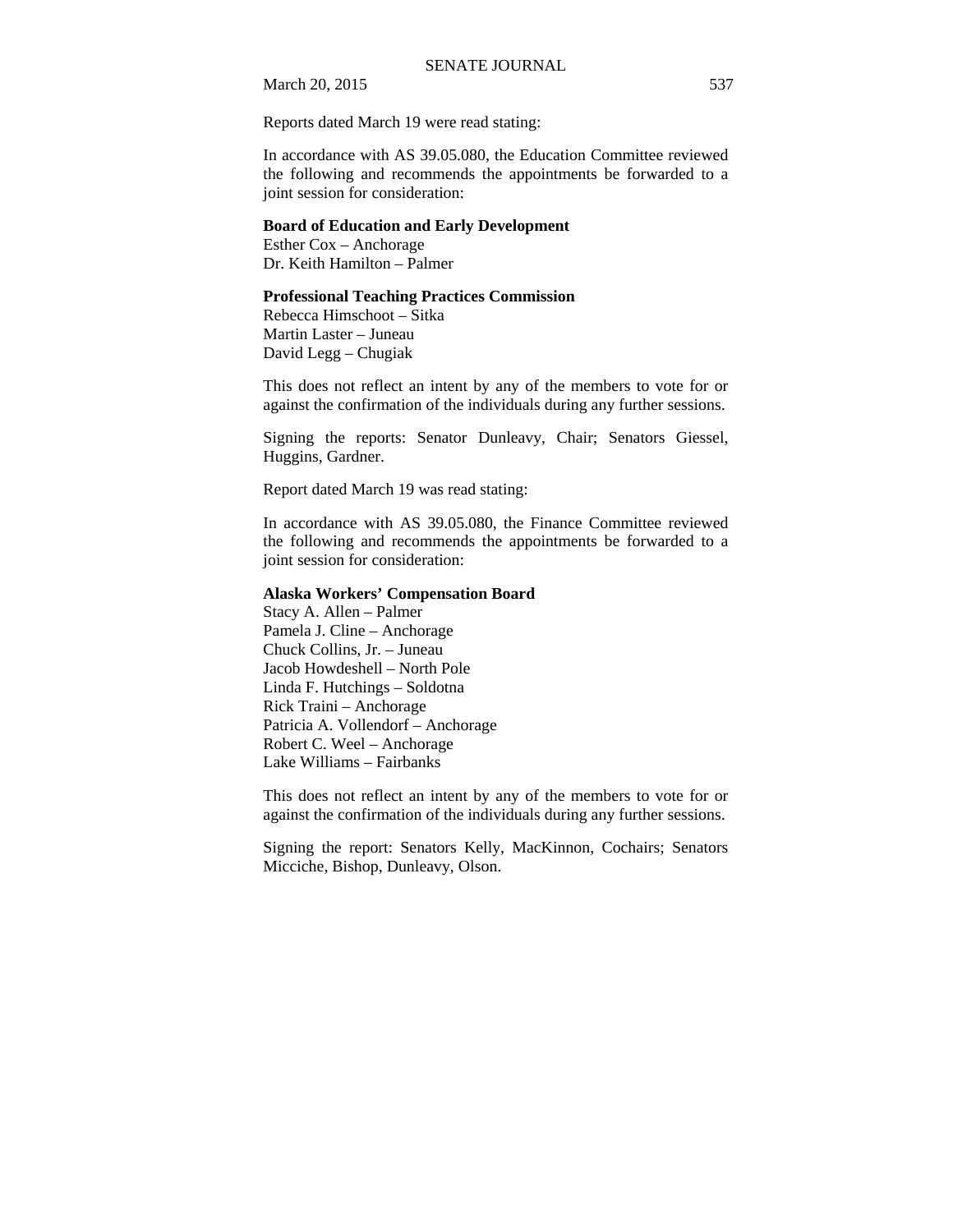Reports dated March 19 were read stating:

In accordance with AS 39.05.080, the State Affairs Committee reviewed the following and recommends the appointments be forwarded to a joint session for consideration:

### **Lieutenant Governor Successor**

Craig Fleener

# **Commissioner – Department of Transportation and Public Facilities**

Marc Luiken

# **Alaska Commercial Fisheries Entry Commission**

Benjamin Brown – Juneau Verne Rupright – Wasilla

### **Alaska Public Offices Commission**

Mark Fish – Big Lake

This does not reflect an intent by any of the members to vote for or against the confirmation of the individuals during any further sessions.

Signing the reports: Senator Stoltze, Chair; Senators Coghill, Huggins, McGuire, Wielechowski.

### **SB 71**

The Labor and Commerce Committee considered SENATE BILL NO. 71 "An Act relating to the practice of pharmacy; and relating to the administration of vaccines and related emergency medications." Signing do pass: Senator Costello, Chair; Senators Giessel, Meyer, Stevens, Ellis.

The following fiscal information was published today:

Fiscal Note No. 1, Department of Commerce, Community and Economic Development

Fiscal Note No. 2, Department of Health and Social Services

President Meyer added a Finance Committee referral to the bill.

The bill was referred to the Finance Committee.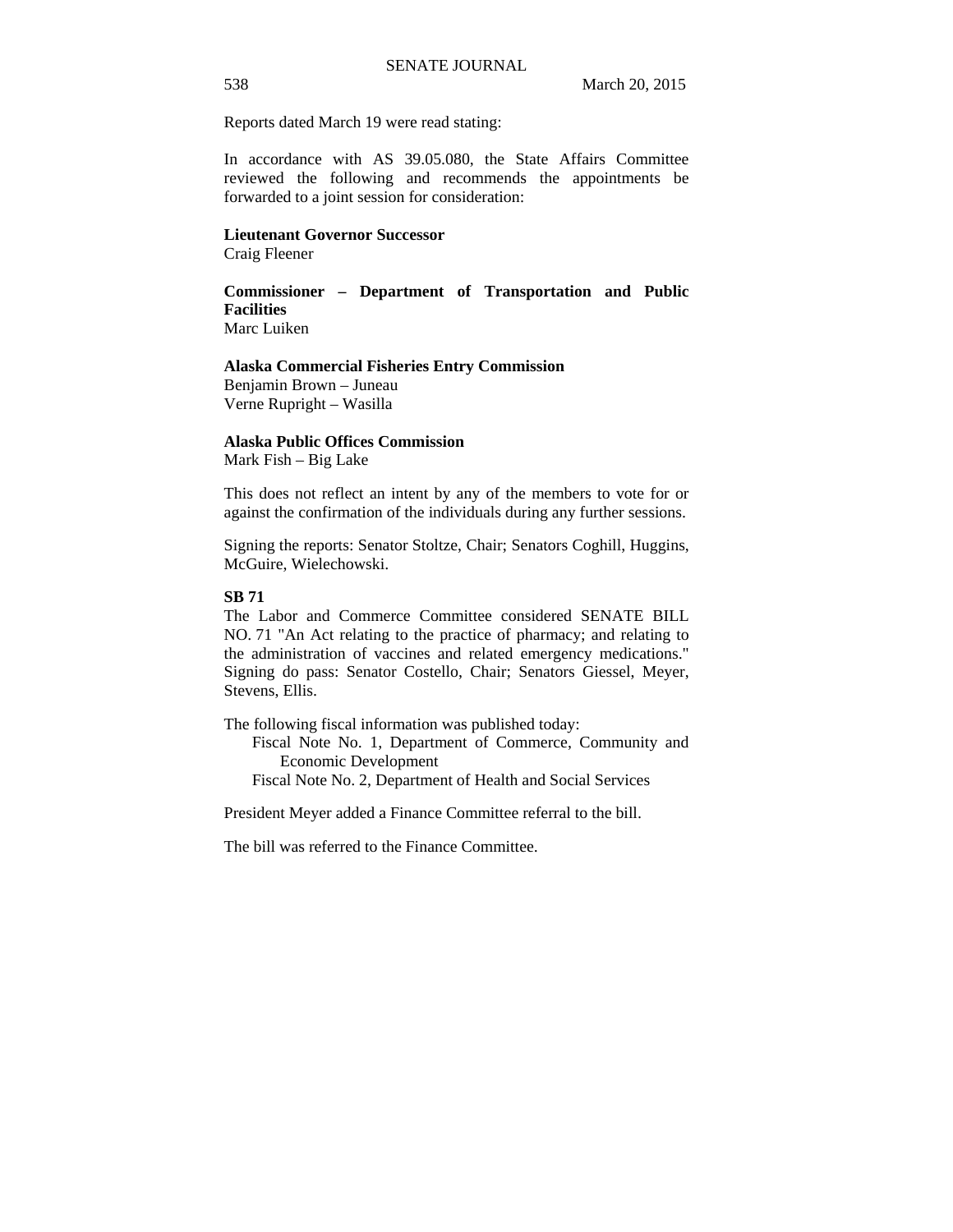March 20, 2015 539

### **HB 70**

The Community and Regional Affairs Committee considered CS FOR HOUSE BILL NO. 70(RES) "An Act adding land and water to the Creamer's Field Migratory Waterfowl Refuge." Signing do pass: Senator Bishop, Chair; Signing no recommendation: Senators Stedman, Egan, MacKinnon.

The following previously published fiscal information applies: Fiscal Note No. 1, zero, Department of Fish and Game

The bill was referred to the Resources Committee.

### **HJR 6**

The Resources Committee considered HOUSE JOINT RESOLUTION NO. 6 Supporting the introduction and enactment of federal legislation acknowledging that the federal government is financially responsible under the Alaska Native Claims Settlement Act for the remediation of contaminated land subject to conveyance under the Act; urging the United States Department of the Interior to implement the six recommendations to identify and clean up the Alaska Native Claims Settlement Act lands in its 1998 report to the United States Congress; and urging the President of the United States and the United States Congress to remediate and make free from pollutants lands in the state conveyed under the Alaska Native Claims Settlement Act, and recommended it be replaced with

> SENATE CS FOR HOUSE JOINT RESOLUTION NO. 6(RES)

Signing do pass: Senator Giessel, Chair; Senators Costello, Wielechowski, Coghill, Micciche, Stoltze.

The following previously published fiscal information applies: Fiscal Note No. 1, zero, House Resources Committee

The resolution was referred to the Rules Committee.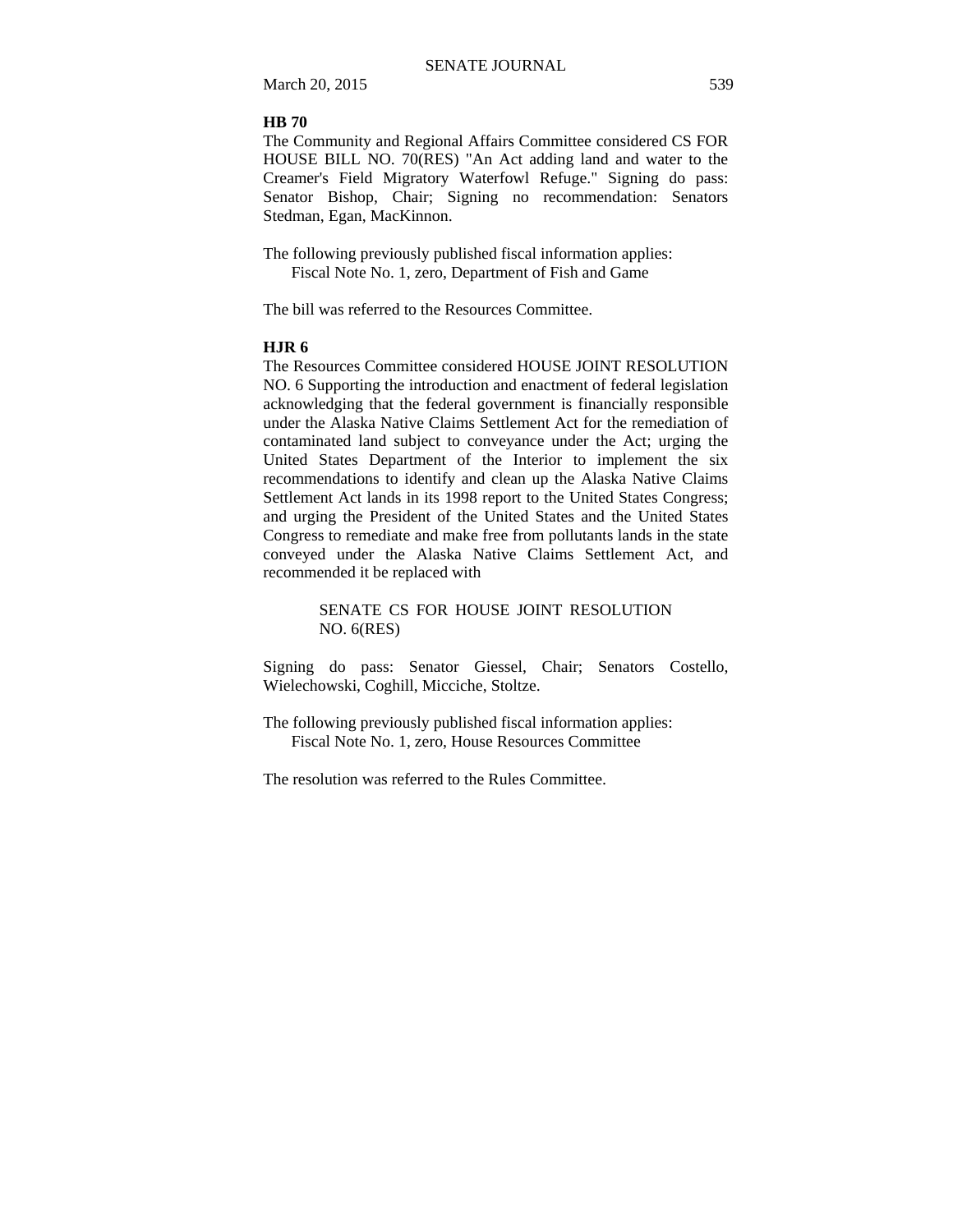### **Special Committee Reports**

### **SJR 16**

The Senate Special Committee on the Arctic considered SENATE JOINT RESOLUTION NO. 16 Expressing support for the Arctic Economic Council; and requesting that the United States Congress express support for the Arctic Economic Council, for the chair of the Arctic Economic Council to be a resident of this state, and for the structure of the Arctic Economic Council leadership to mirror the rotation of the chair of the Arctic Council, and recommended it be replaced with

> CS FOR SENATE JOINT RESOLUTION NO. 16(ARC) Expressing support for the Arctic Economic Council and the United States Arctic Economic Council delegation; requesting that the United States Congress express support for the Arctic Economic Council, for the chair of the Arctic Economic Council to be a resident of this state, and for the structure of the Arctic Economic Council leadership to mirror the rotation of the chair of the Arctic Council; and urging the United States Congress to empower residents of the state as partners in the Arctic Economic Council.

Signing do pass: Senators McGuire, Giessel, Cochairs; Senators Olson, Stevens.

The following fiscal information was published today: Fiscal Note No. 1, zero, Senate Special Committee on the Arctic

The resolution was referred to the Rules Committee.

### **Introduction and Reference of Senate Bills**

**SB 81**

SENATE BILL NO. 81 BY SENATOR KELLY, entitled: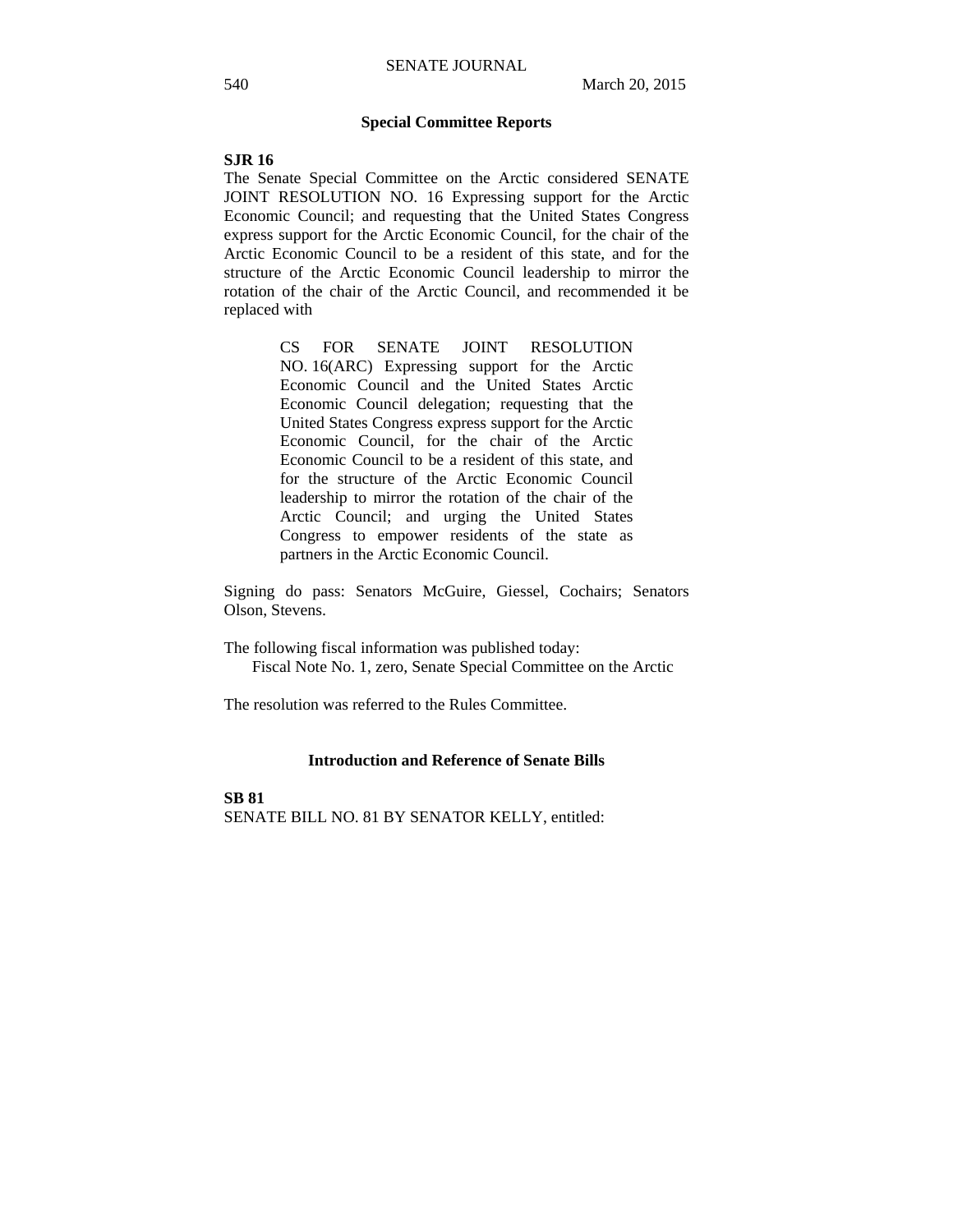"An Act relating to the University of Alaska building fund; and relating to contributions to the University of Alaska building fund."

was read the first time and referred to the Education and Finance Committees.

### **SB 82**

SENATE BILL NO. 82 BY SENATOR MCGUIRE, entitled:

"An Act relating to mitigating factors at sentencing."

was read the first time and referred to the Judiciary and Finance Committees.

### **SB 83**

SENATE BILL NO. 83 BY SENATOR MCGUIRE, entitled:

"An Act relating to the Protective Occupation Retirement Council; relating to participation of certain employees in the defined benefit and defined contribution plans of the public employees' retirement system; and providing for an effective date."

was read the first time and referred to the State Affairs and Finance Committees.

### **SB 84**

SENATE BILL NO. 84 BY SENATOR OLSON, entitled:

"An Act relating to language immersion charter schools; relating to teacher certification; and relating to standards-based assessments in language immersion charter schools and language immersion programs."

was read the first time and referred to the Education and Finance Committees.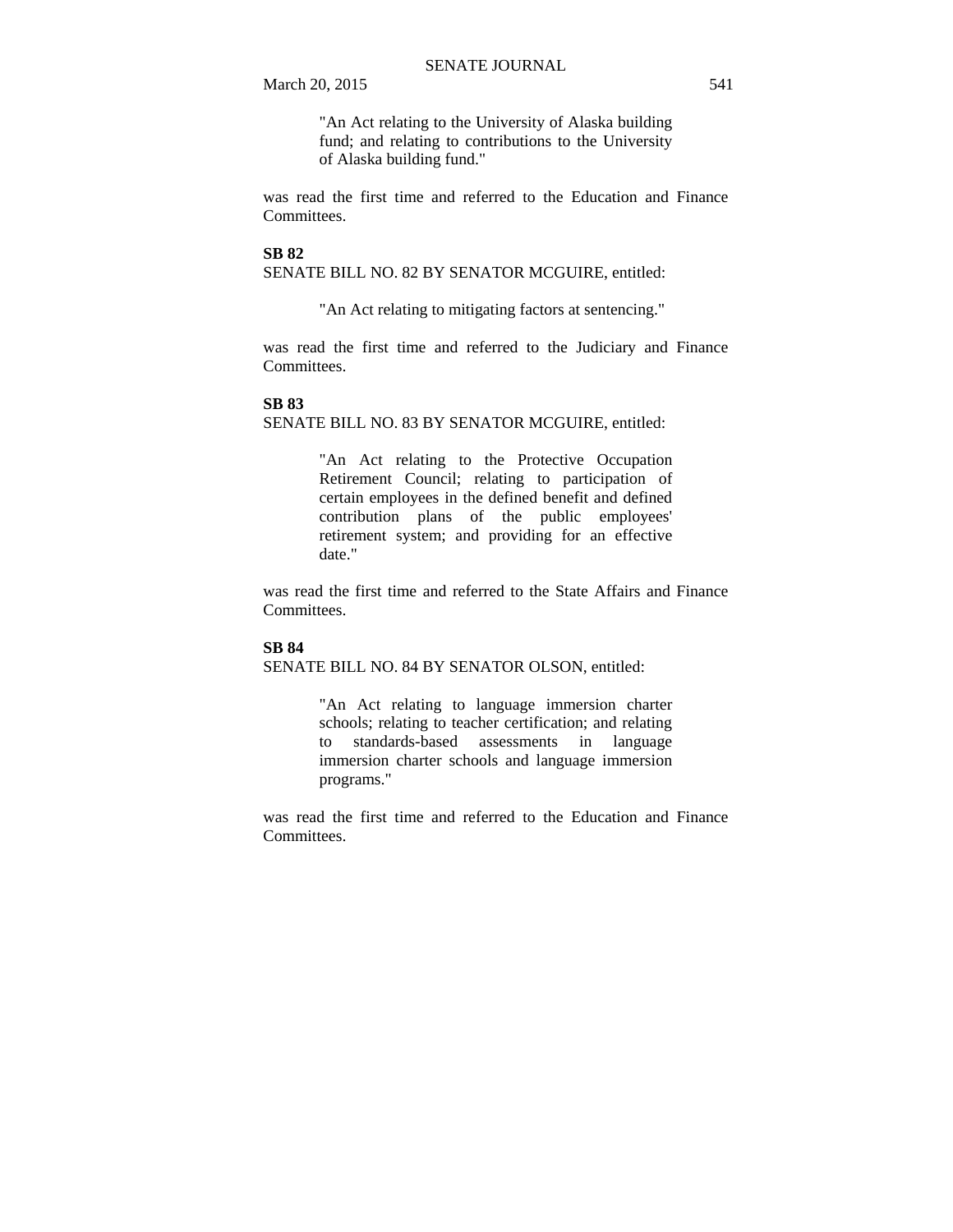### **SB 85**

SENATE BILL NO. 85 was not introduced.

#### **SB 86**

SENATE BILL NO. 86 BY SENATOR MICCICHE, entitled:

"An Act relating to a refined fuel surcharge; relating to the motor fuel tax; relating to a qualified dealer license; and providing for an effective date."

was read the first time and referred to the Labor and Commerce and Finance Committees.

### **SB 87**

SENATE BILL NO. 87 BY SENATOR MEYER, entitled:

"An Act relating to the optional exemption from and deferral of payment of municipal taxes on deteriorated property."

was read the first time and referred to the Community and Regional Affairs and Finance Committees.

### **Consideration of the Calendar**

#### **House Resolutions in Second Reading**

#### **HCR 2**

CS FOR HOUSE CONCURRENT RESOLUTION NO. 2(EDC) Designating January 24 - 30, 2016, as Alaska School Choice Week, which had been held to the March 20 calendar (page 519), was before the Senate on final passage.

Senator Gardner offered Amendment No. 1:

Page 2, line 5, following "children;":

Insert "and

**WHEREAS** Alaska School Choice Week will not be used to support public funding of private education in the state;"

Senator Gardner moved for the adoption of Amendment No. 1. Senator Stoltze objected.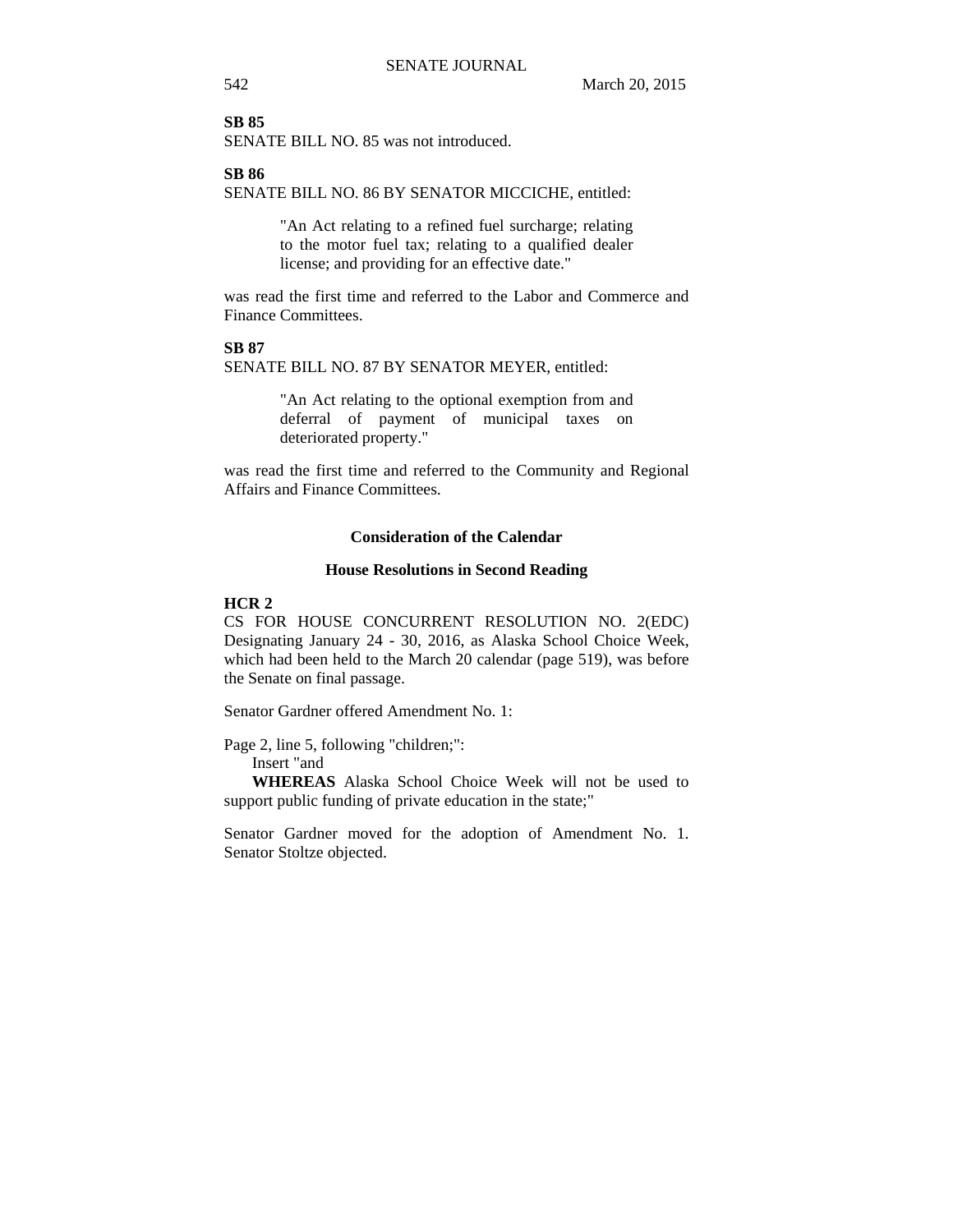March 20, 2015 543

The question being: "Shall Amendment No. 1 be adopted?" The roll was taken with the following result:

CSHCR 2(EDC) Second Reading - Final Passage Amendment No. 1

### **YEAS: 4 NAYS: 13 EXCUSED: 3 ABSENT: 0**

Yeas: Egan, Gardner, Stevens, Wielechowski

Nays: Bishop, Coghill, Costello, Dunleavy, Giessel, Huggins, MacKinnon, McGuire, Meyer, Micciche, Olson, Stedman, Stoltze

Excused: Ellis, Hoffman, Kelly

and so, Amendment No. 1 failed.

The question being: "Shall CS FOR HOUSE CONCURRENT RESOLUTION NO. 2(EDC) Designating January 24 - 30, 2016, as Alaska School Choice Week, pass the Senate?" The roll was taken with the following result:

CSHCR 2(EDC) Second Reading - Final Passage

### **YEAS: 17 NAYS: 0 EXCUSED: 3 ABSENT: 0**

Yeas: Bishop, Coghill, Costello, Dunleavy, Egan, Gardner, Giessel, Huggins, MacKinnon, McGuire, Meyer, Micciche, Olson, Stedman, Stevens, Stoltze, Wielechowski

Excused: Ellis, Hoffman, Kelly

and so, CS FOR HOUSE CONCURRENT RESOLUTION NO. 2(EDC) passed the Senate, was signed by the President and Secretary and returned to the House.

### **Citations**

Honoring - Al Tamagni, Sr. Representative(s) Millett Senator(s) Meyer, Bishop, Coghill, Costello, Dunleavy, Egan, Ellis, Gardner, Giessel, Hoffman, Huggins, Kelly, MacKinnon, McGuire, Micciche, Olson, Stedman, Stevens, Stoltze, Wielechowski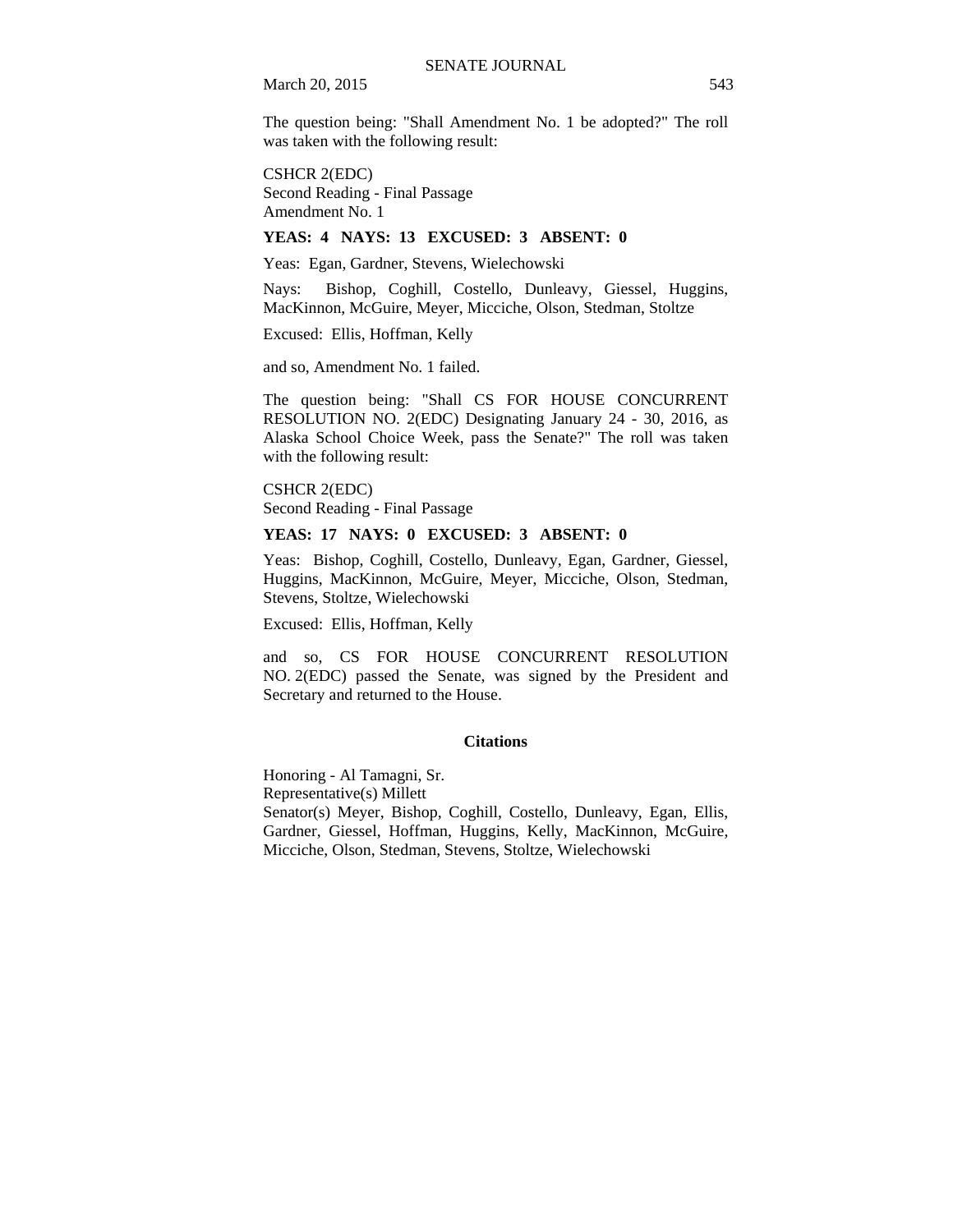Honoring - Randy Creamer for 22 Years of Service Representative(s) Seaton Senator(s) Stevens, Meyer, Bishop, Coghill, Costello, Dunleavy, Egan, Ellis, Gardner, Giessel, Hoffman, Huggins, Kelly, MacKinnon, McGuire, Micciche, Olson, Stedman, Wielechowski

In Memoriam - Glenn Kenneth Johnson

Senator(s) Coghill, Meyer, Bishop, Costello, Dunleavy, Egan, Ellis, Gardner, Giessel, Hoffman, Huggins, Kelly, MacKinnon, McGuire, Micciche, Olson, Stedman, Stevens, Stoltze, Wielechowski

#### In Memoriam - Dorothy Perdue

Senator(s) Coghill, Meyer, Bishop, Costello, Dunleavy, Egan, Ellis, Gardner, Giessel, Hoffman, Huggins, Kelly, MacKinnon, McGuire, Micciche, Olson, Stedman, Stevens, Stoltze, Wielechowski

In Memoriam - Jeff Dusenbury Representative(s) Millett Senator(s) Meyer, Bishop, Coghill, Costello, Dunleavy, Egan, Ellis, Gardner, Giessel, Hoffman, Huggins, Kelly, MacKinnon, McGuire, Micciche, Olson, Stedman, Stevens, Stoltze, Wielechowski

In Memoriam - Terry Edward Shaff Representative(s) Edgmon Senator(s) Hoffman, Meyer, Bishop, Coghill, Costello, Dunleavy, Egan, Ellis, Gardner, Giessel, Huggins, Kelly, MacKinnon, McGuire, Micciche, Olson, Stedman, Stevens, Stoltze, Wielechowski

In Memoriam - Dr. Paul "Kangrilnguq" John Representative(s) Herron Senator(s) Hoffman, Meyer, Bishop, Coghill, Costello, Dunleavy, Egan, Ellis, Gardner, Giessel, Huggins, Kelly, MacKinnon, McGuire, Micciche, Olson, Stedman, Stevens, Wielechowski

Senator Coghill moved and asked unanimous consent that the citations be adopted. Without objection, the citations were adopted and referred to the Secretary for transmittal.

Senator Coghill moved and asked unanimous consent that the following citation be made a special order of business. Without objection, it was so ordered.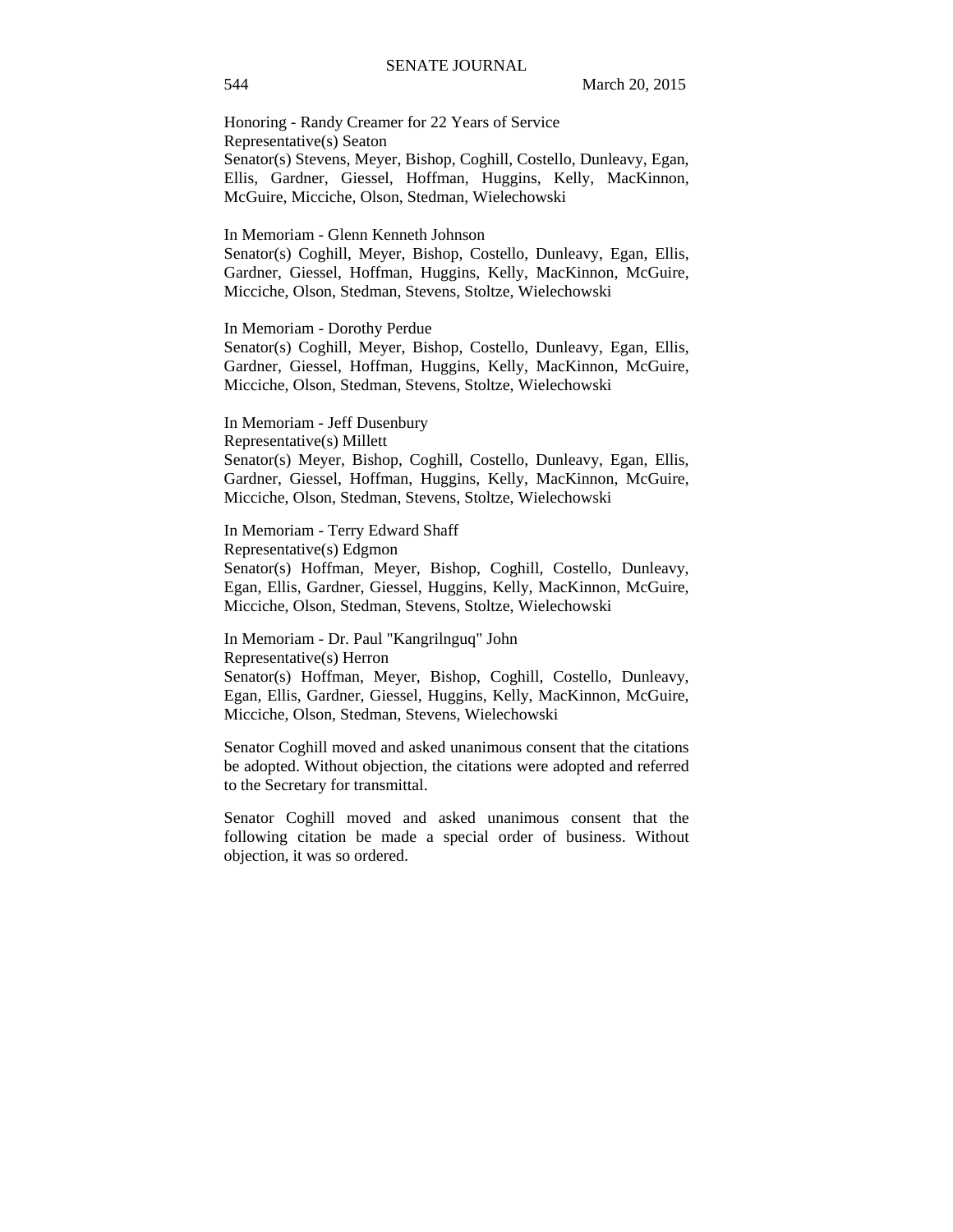### **Special Order of Business**

Honoring - Carolyn Servid and Dorik Mechau Representative(s) Kreiss-Tomkins Senator(s) Stedman, Meyer, Bishop, Coghill, Costello, Dunleavy, Egan, Ellis, Gardner, Giessel, Hoffman, Huggins, Kelly, MacKinnon, McGuire, Micciche, Olson, Stevens, Wielechowski

Senator Coghill moved and asked unanimous consent that the citation be adopted. Without objection, the citation was adopted and referred to the Secretary for transmittal.

### **Unfinished Business**

#### **SJR 16**

Senators Giessel, Coghill, Stevens, Bishop moved and asked unanimous consent to be shown as cosponsors on SENATE JOINT RESOLUTION NO. 16 Expressing support for the Arctic Economic Council; and requesting that the United States Congress express support for the Arctic Economic Council, for the chair of the Arctic Economic Council to be a resident of this state, and for the structure of the Arctic Economic Council leadership to mirror the rotation of the chair of the Arctic Council. Without objection, it was so ordered.

#### **HCR 2**

Senators Stoltze, Bishop, Meyer moved and asked unanimous consent to be shown as cross sponsors on CS FOR HOUSE CONCURRENT RESOLUTION NO. 2(EDC) Designating January 24 - 30, 2016, as Alaska School Choice Week. Without objection, it was so ordered.

### **SB 74**

Senator Giessel moved and asked unanimous consent to be shown as a cosponsor on SENATE BILL NO. 74 "An Act relating to permanent fund dividends; relating to a medical assistance reform program; establishing a personal health savings account program for medical assistance recipients; relating to the duties of the Department of Health and Social Services; establishing medical assistance demonstration projects; and relating to a study by the Department of Health and Social Services." Without objection, it was so ordered.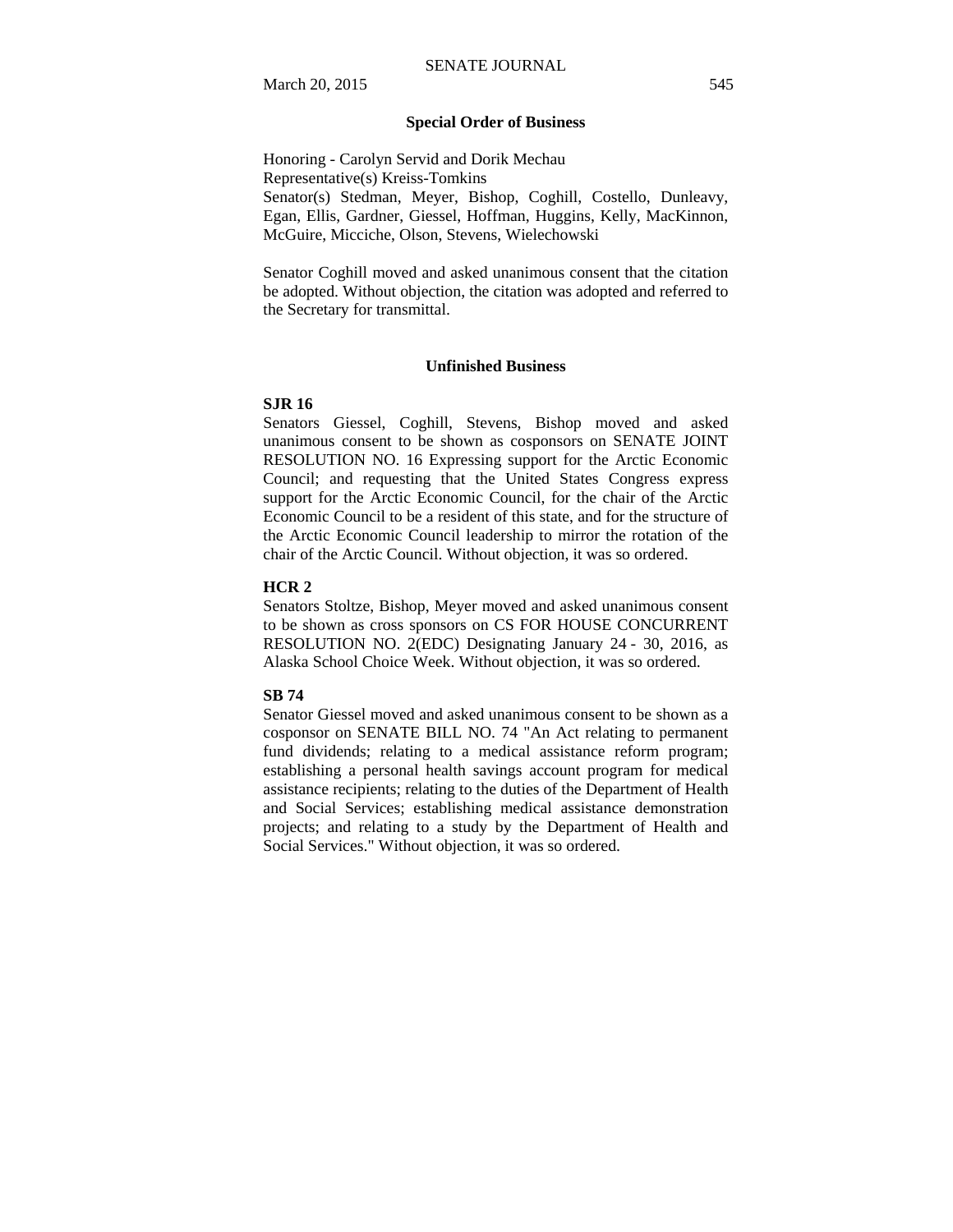Senator Coghill moved and asked unanimous consent that President Meyer be excused from a call of the Senate from afternoon plane time, March 20 through evening plane time, March 22. Without objection, Senator Meyer was excused.

#### **Announcements**

Announcements are at the end of the journal.

### **Enrollment**

### **SCR 5**

SENATE CONCURRENT RESOLUTION NO. 5 Suspending Rules  $24(c)$ ,  $35$ ,  $41(b)$ , and  $42(e)$ , Uniform Rules of the Alaska State Legislature, concerning House Joint Resolution No. 13, urging the United States Department of the Army to maintain and strengthen the current level of its combat-capable structure in the state and not to take structural realignment actions with regard to Fort Wainwright and Joint Base Elmendorf-Richardson, was enrolled, signed by the President and Secretary, Speaker and Chief Clerk and the engrossed and enrolled copies transmitted to the Office of the Governor at 1:30 p.m., March 19, 2015.

Legislative Resolve No. 3

#### **Adjournment**

Senator Coghill moved and asked unanimous consent that the Senate stand in adjournment until 10:45 a.m., March 23, 2015. Without objection, the Senate adjourned at 11:09 a.m.

> Liz Clark Secretary of the Senate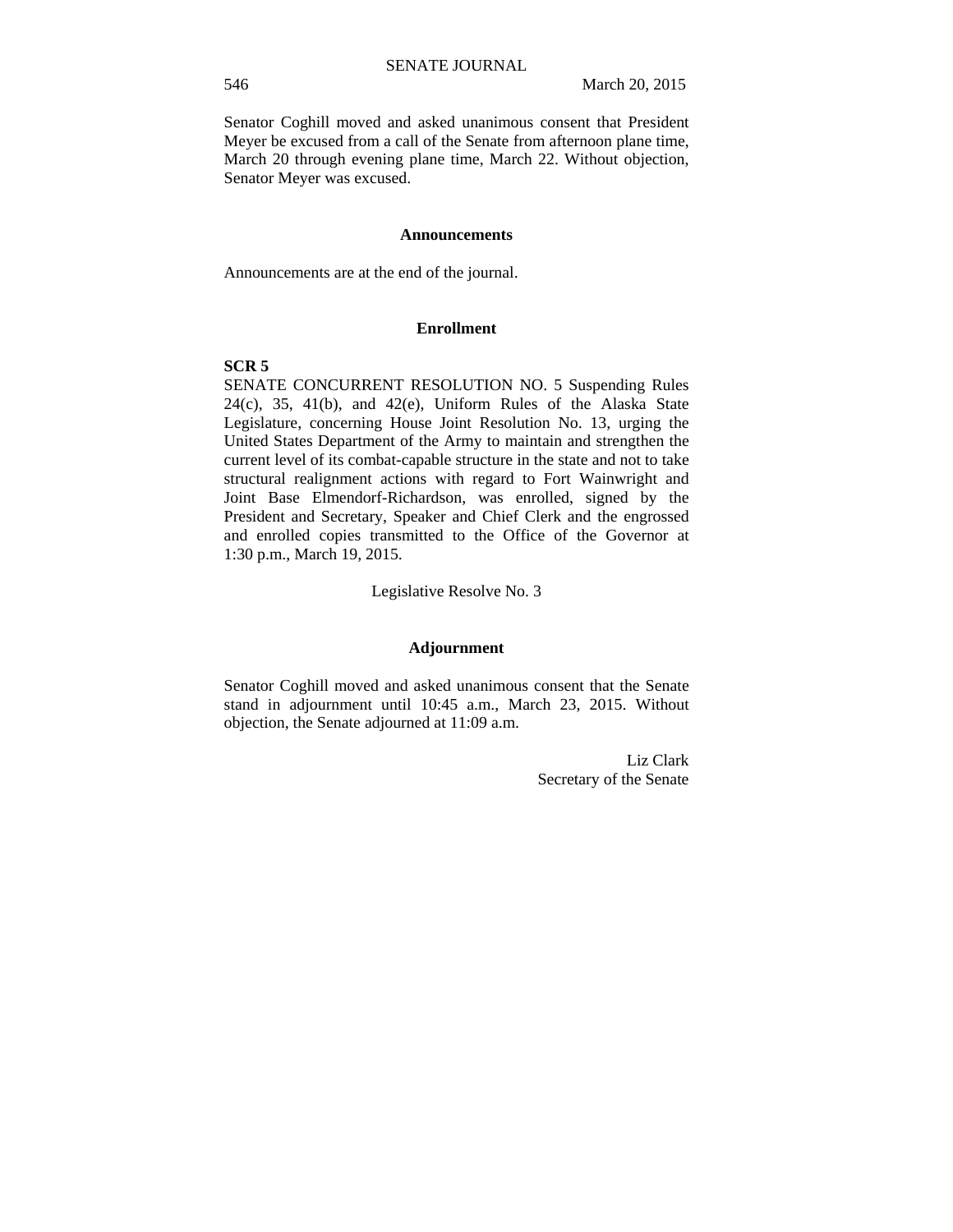#### **Announcements**

Americans with Disabilities Act Notice - Persons with disabilities who require special accommodation or alternative communication formats to access committee meetings may contact the appropriate committee office or the Legislative Information Office in their community. Reasonable advance notice is needed to accommodate the request. For further information, call the ADA Coordinator at 465-3854 Voice/465-4980 TDD.

# **STANDING COMMITTEES**

+ indicates teleconference

= indicates bill previously heard/scheduled

### **COMMUNITY & REGIONAL AFFAIRS**

| <b>Mar 24</b> | Tuesday                          | Beltz $105$ (tsbldg)                  | $3:30$ PM          |
|---------------|----------------------------------|---------------------------------------|--------------------|
| $\pm$ SB 13   | Bills Previously Heard/Scheduled | WARRANTLESS SEARCH OF ELECTRONIC DATA |                    |
| $M = 0$       |                                  | $D - L = 10E$ (i.e. 1.1.1.)           | $2.20 \text{ m/s}$ |

**Mar 26 Thursday Beltz 105 (tsbldg) 3:30 PM**  No Meeting Scheduled ----------------------------------------

**EDUCATION**

| Mar 24 | <b>Tuesday</b>                        | <b>Butrovich 205</b> | 3:30 PM |  |
|--------|---------------------------------------|----------------------|---------|--|
|        | <b>Confirmation Hearings:</b>         |                      |         |  |
|        | University of Alaska Board of Regents |                      |         |  |
|        | Sheri Buretta                         |                      |         |  |
|        | <b>John Davies</b>                    |                      |         |  |
|        | Lisa Parker                           |                      |         |  |
|        | <b>Andrew Teuber</b>                  |                      |         |  |
|        |                                       |                      |         |  |

# **Mar 26 Thursday Butrovich 205 3:30 PM**

+ SB 79 REEMPLOYMENT OF RETIRED TEACHERS & ADMIN + SB 80 ED. STANDARDS AND ASSESSMENTS/FED FUNDS

----------------------------------------

### **FINANCE**

| <b>Mar 20</b> | Fridav                                  | <b>Senate Finance 532</b> | 9:00 AM |
|---------------|-----------------------------------------|---------------------------|---------|
|               | $\pm$ SB 26 BUDGET: CAPITAL             |                           |         |
| $+$           | Departments: Governor and Public Safety |                           |         |
|               | Bills Previously Heard/Scheduled        |                           |         |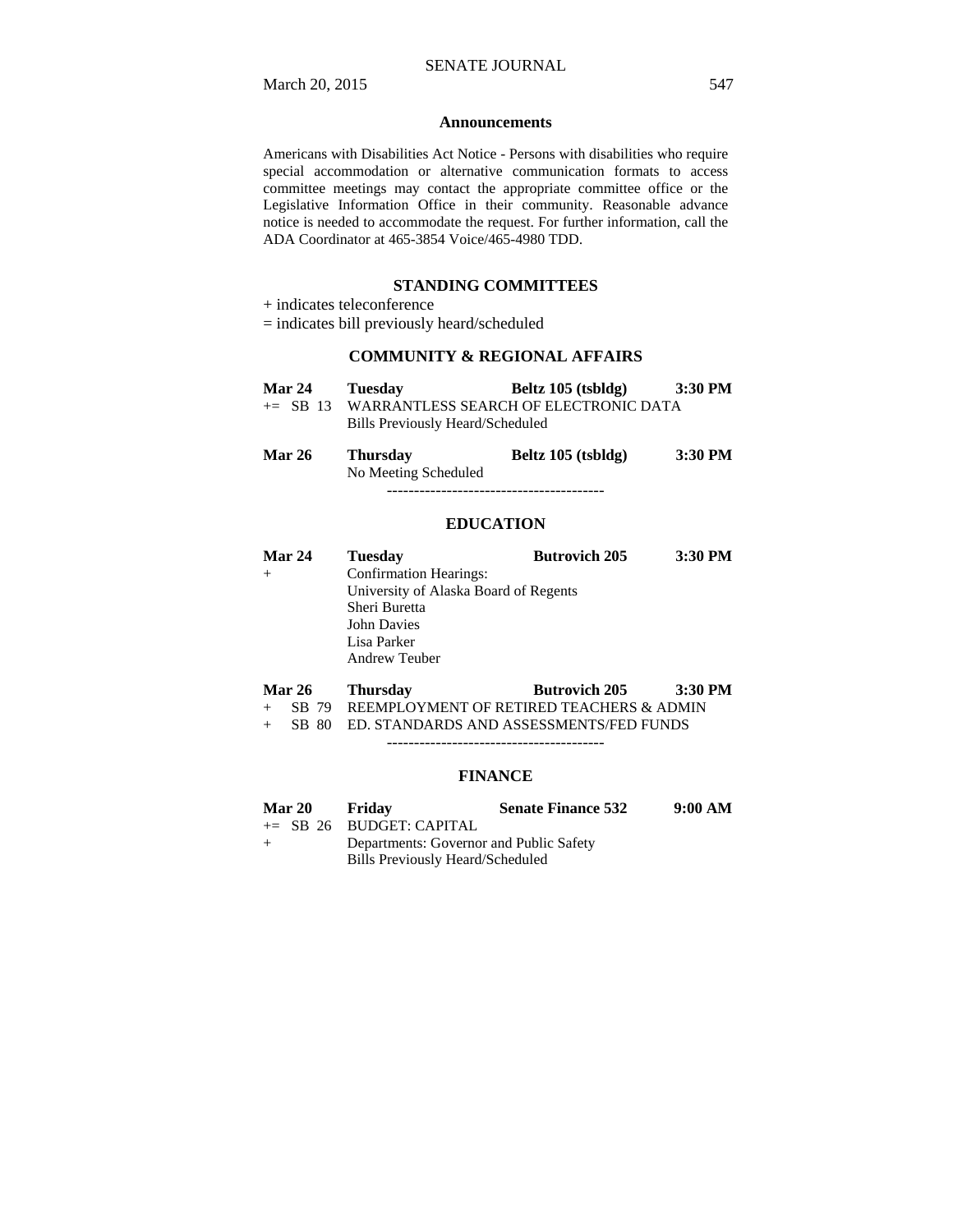# **FINANCE (continued)**

|        | Mar 20        | Friday                                  | <b>Senate Finance 532</b>                 | 1:30 PM |
|--------|---------------|-----------------------------------------|-------------------------------------------|---------|
|        | $+=$ SB 26    | <b>BUDGET: CAPITAL</b>                  |                                           |         |
| $^{+}$ |               | Departments: Health and Social Services |                                           |         |
| $^{+}$ |               | <b>Bills Previously Heard/Scheduled</b> |                                           |         |
|        | <b>Mar 23</b> | <b>Monday</b>                           | <b>Senate Finance 532</b>                 | 9:00 AM |
|        | $+=$ SB 30    |                                         | MARIJUANA REG;CONT. SUBST;CRIMES;DEFENSES |         |
| $+$    | SB 64         | SCHOOL BOND DEBT REIMBURSEMENT          |                                           |         |
| $+$    | SB 15         | LIFE INSURANCE POLICY PREMIUM TAX       |                                           |         |
| $+$    |               | <b>Bills Previously Heard/Scheduled</b> |                                           |         |
|        | Mar 24        | <b>Tuesday</b>                          | <b>Senate Finance 532</b>                 | 9:00 AM |
| $+$    | SB 39         | REPEAL FILM PRODUCTION TAX CREDIT       |                                           |         |
| $+$    | SB 51         |                                         | UNIFORM INTER.CHILD SUPPORT; PARENTAGE    |         |
| $+$    |               | <b>Bills Previously Heard/Scheduled</b> |                                           |         |
|        | Mar 24        | <b>Tuesday</b>                          | <b>Senate Finance 532</b>                 | 1:30 PM |
| $^{+}$ |               | <b>Confirmation Hearings:</b>           |                                           |         |
|        |               | University of Alaska Board of Regents   |                                           |         |
|        |               | Sheri D. Burett - Eagle River           |                                           |         |
|        |               | John Davies - Fairbanks                 |                                           |         |
|        |               | Lisa M. Parker - Soldotna               |                                           |         |
|        |               | Andrew Teuber - Kodiak                  |                                           |         |
| $^{+}$ |               | <b>Bills Previously Heard/Scheduled</b> |                                           |         |
|        | Mar $25$      | Wednesday                               | <b>Senate Finance 532</b>                 | 9:00 AM |
| $+$    | SB 33         | <b>FEES FOR TIRES</b>                   |                                           |         |
| $+$    | SB 49         | <b>CIVIL LEGAL SERVICES FUND</b>        |                                           |         |
| $+$    | SB 32         | <b>TIMBER SALES</b>                     |                                           |         |
| $+$    |               | <b>Bills Previously Heard/Scheduled</b> |                                           |         |
|        | <b>Mar 25</b> | Wednesday                               | <b>Senate Finance 532</b>                 | 1:30 PM |
| $+$    | SCR 1         | CIVICS EDUCATION TASK FORCE             |                                           |         |
| $+$    | SB 57         | <b>CLEAN AIR ACT PLAN</b>               |                                           |         |
|        |               | <pending referral=""></pending>         |                                           |         |
| $^{+}$ |               | <b>Bills Previously Heard/Scheduled</b> |                                           |         |
|        | Mar 26        | <b>Thursday</b>                         | <b>Senate Finance 532</b>                 | 9:00 AM |
| $+$    | SB 34         | PCE ENDOWMENT FUND INVESTMENT           |                                           |         |
| $+$    | SJR 2         |                                         | CONST. AM: G.O. BONDS FOR STUDENT LOANS   |         |
| $+$    |               | <b>Bills Previously Heard/Scheduled</b> |                                           |         |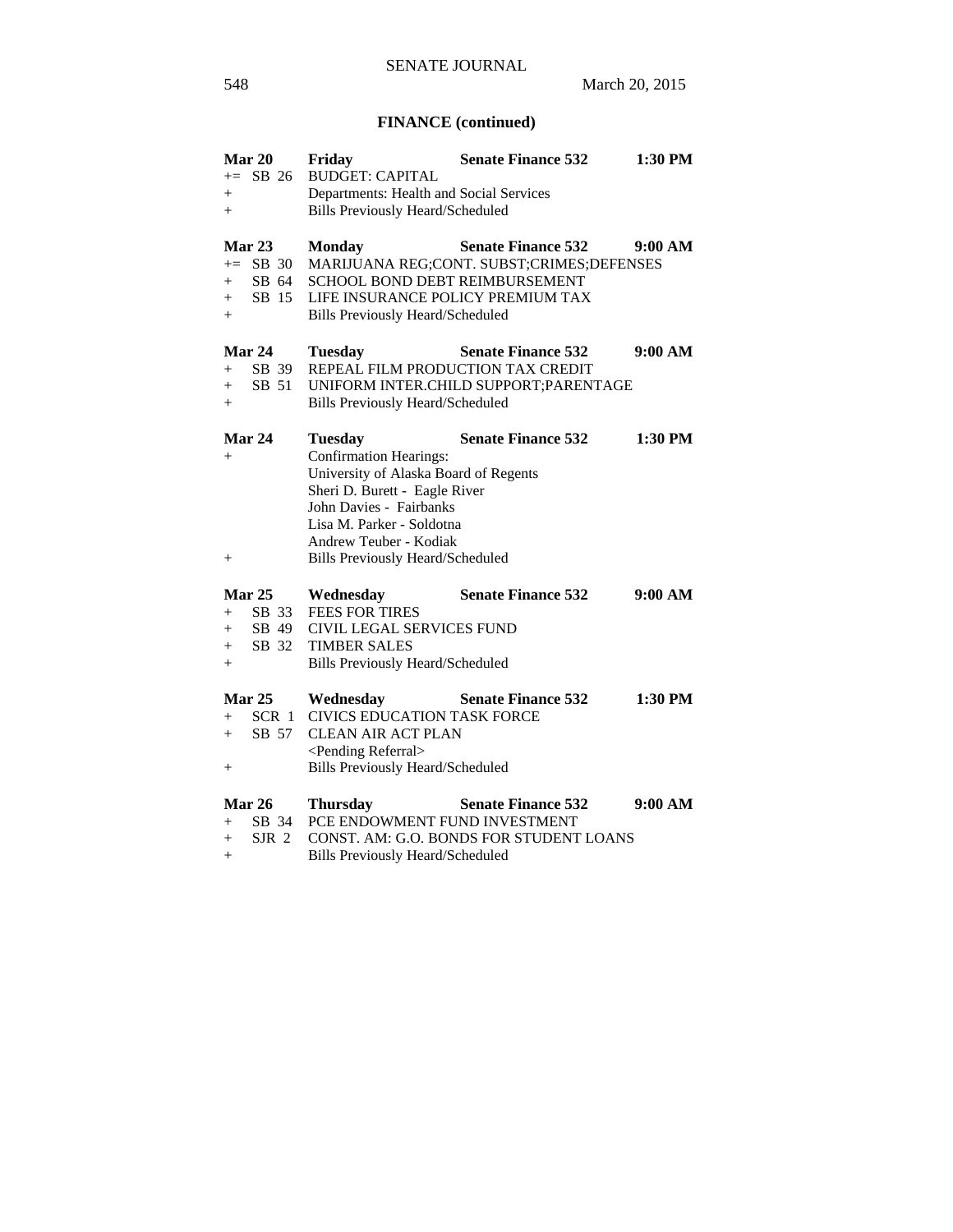# **FINANCE (continued)**

| <b>Mar 26</b> | <b>Thursday</b>                         | <b>Senate Finance 532</b> | 1:30 PM   |
|---------------|-----------------------------------------|---------------------------|-----------|
|               | <b>Bills Previously Heard/Scheduled</b> |                           |           |
| <b>Mar 27</b> | Friday                                  | <b>Senate Finance 532</b> | 9:00 AM   |
| $+$           | <b>Bills Previously Heard/Scheduled</b> |                           |           |
| <b>Mar 27</b> | Friday                                  | <b>Senate Finance 532</b> | $1:30$ PM |
| $^{+}$        | Bills Previously Heard/Scheduled        |                           |           |
|               |                                         |                           |           |

# **HEALTH & SOCIAL SERVICES**

| <b>Mar 20</b>           | Friday<br>No Meeting Scheduled | <b>Butrovich 205</b> | $1:30$ PM |
|-------------------------|--------------------------------|----------------------|-----------|
| $\operatorname{Mar} 23$ | Monday                         | <b>Rutrovich 205</b> | 1.30 PM   |

| Mar $23$      | Monday                                              | BULFOVICH ZUS        | 11.30 F.VI |
|---------------|-----------------------------------------------------|----------------------|------------|
|               | $+=$ SB 23 IMMUNITY FOR PROVIDING OPIOID OD DRUG    |                      |            |
|               | -- Testimony <invitation only=""> --</invitation>   |                      |            |
|               | $\pm$ SB 74 MEDICAID REFORM/PFD/HSAS/ER USE/STUDIES |                      |            |
| $+$           | Bills Previously Heard/Scheduled                    |                      |            |
|               |                                                     |                      |            |
| <b>Mar 25</b> | Wednesdav                                           | <b>Butrovich 205</b> | 1:30 PM    |
|               | No Meeting Scheduled                                |                      |            |
| <b>Mar 27</b> | Friday                                              | <b>Butrovich 205</b> | 1:30 PM    |
|               | No Meeting Scheduled                                |                      |            |
|               |                                                     |                      |            |

### **JUDICIARY**

| Mar 20  | <b>Butrovich 205</b><br>Friday                      | 1:30 PM |
|---------|-----------------------------------------------------|---------|
|         | -- Testimony <invited and="" public="">--</invited> |         |
| $^{+}$  | Confirmation of Governor's Appointments:            |         |
|         | Rebecca Hamon - Alaska Police Standards Council     |         |
|         | Gustalf Sandahl - Alaska Police Standards Council   |         |
|         | Richards "Ole" Larson - State Board of Parole       |         |
|         | <b>Confirmation Hearing Postponed:</b>              |         |
|         | Allen Joseph - Alaska Judicial Council              |         |
| $^{+}$  | Bills Previously Heard/Scheduled:                   |         |
|         | $+=$ SB 43 IMMUNITY FOR FIRE DEPT. & MEMBERS        |         |
| $+=$ HB | <b>CONSERVATOR OF PROTECTED PERSONS</b>             |         |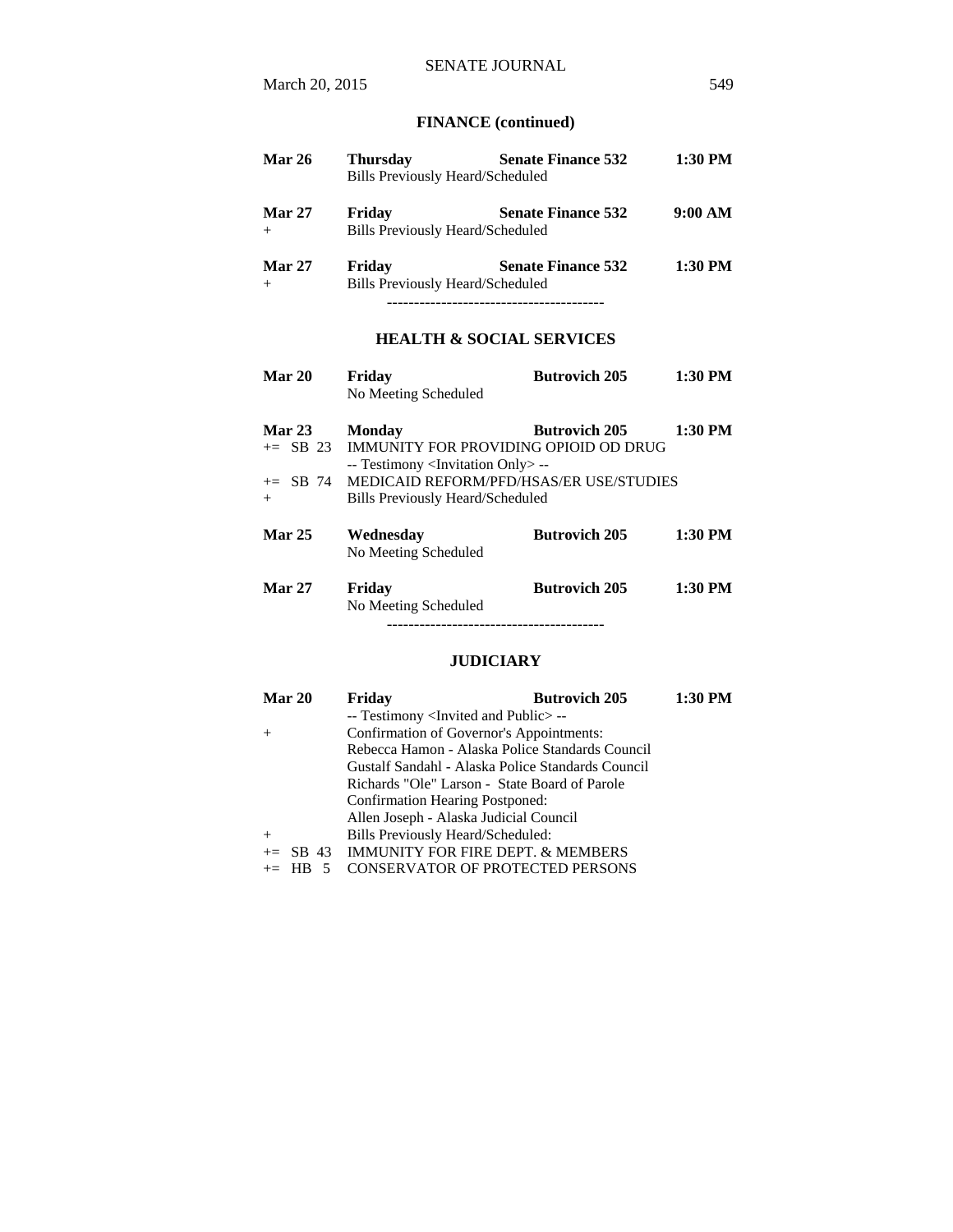# **JUDICIARY (continued)**

| Mar 23        | <b>Monday</b>                                        | Beltz 105 (tsbldg)   | 1:30 PM |
|---------------|------------------------------------------------------|----------------------|---------|
|               | -- Testimony <invited and="" public=""> --</invited> |                      |         |
| $+$           | HCR 3 ENDORSING ANWR LEASING                         |                      |         |
| $+$           | HJR 15 HONOR TED STEVENS; DISCIPLINE PROSECUTORS     |                      |         |
| $+$           | <b>Bills Previously Heard/Scheduled</b>              |                      |         |
| <b>Mar 25</b> | Wednesday                                            | <b>Butrovich 205</b> | 1:30 PM |
|               | -- Testimony <invited and="" public="">--</invited>  |                      |         |
| $+$           | Confirmation of Governor's Appointment               |                      |         |
|               | William Gordon - Board of Governors of the           |                      |         |
|               | Alaska Bar                                           |                      |         |
|               | $\pm$ SB 47 LIFE INSURANCE/ANNUITY EXEMPTIONS        |                      |         |
| $+$           | Bills Previously Heard/Scheduled:                    |                      |         |
|               | $+=$ HCR 3 ENDORSING ANWR LEASING                    |                      |         |
|               | $\le$ Bill Held Over from 3/23/15 $>$                |                      |         |
| <b>Mar 27</b> | Friday                                               | <b>Butrovich 205</b> | 1:30 PM |
|               | -- Testimony <invited and="" public="">--</invited>  |                      |         |
| $^{+}$        | Legislative Presentation: Public Safety in           |                      |         |
|               | Anchorage                                            |                      |         |

# + Bills Previously Heard/Scheduled ----------------------------------------

### **LABOR & COMMERCE**

| <b>Mar 24</b> | Tuesday                                 | Beltz 105 (tsbldg) | 1:30 PM |
|---------------|-----------------------------------------|--------------------|---------|
| SB 86         | <b>REFINED FUEL SURCHARGE</b>           |                    |         |
| $+$           | Bills Previously Heard/Scheduled        |                    |         |
|               |                                         |                    |         |
| <b>Mar 26</b> | <b>Thursday</b>                         | Beltz 105 (tsbldg) | 1:30 PM |
|               | <b>Bills Previously Heard/Scheduled</b> |                    |         |
|               |                                         |                    |         |

# **RESOURCES**

| <b>Mar 20</b> |  | Friday                                            | <b>Butrovich 205</b> | 3:30 PM |
|---------------|--|---------------------------------------------------|----------------------|---------|
| $+$ SB 8      |  | INDUSTRIAL HEMP PRODUCTION LICENSES               |                      |         |
|               |  | -- Testimony <invitation only=""> --</invitation> |                      |         |
| $+$           |  | Bills Previously Heard/Scheduled                  |                      |         |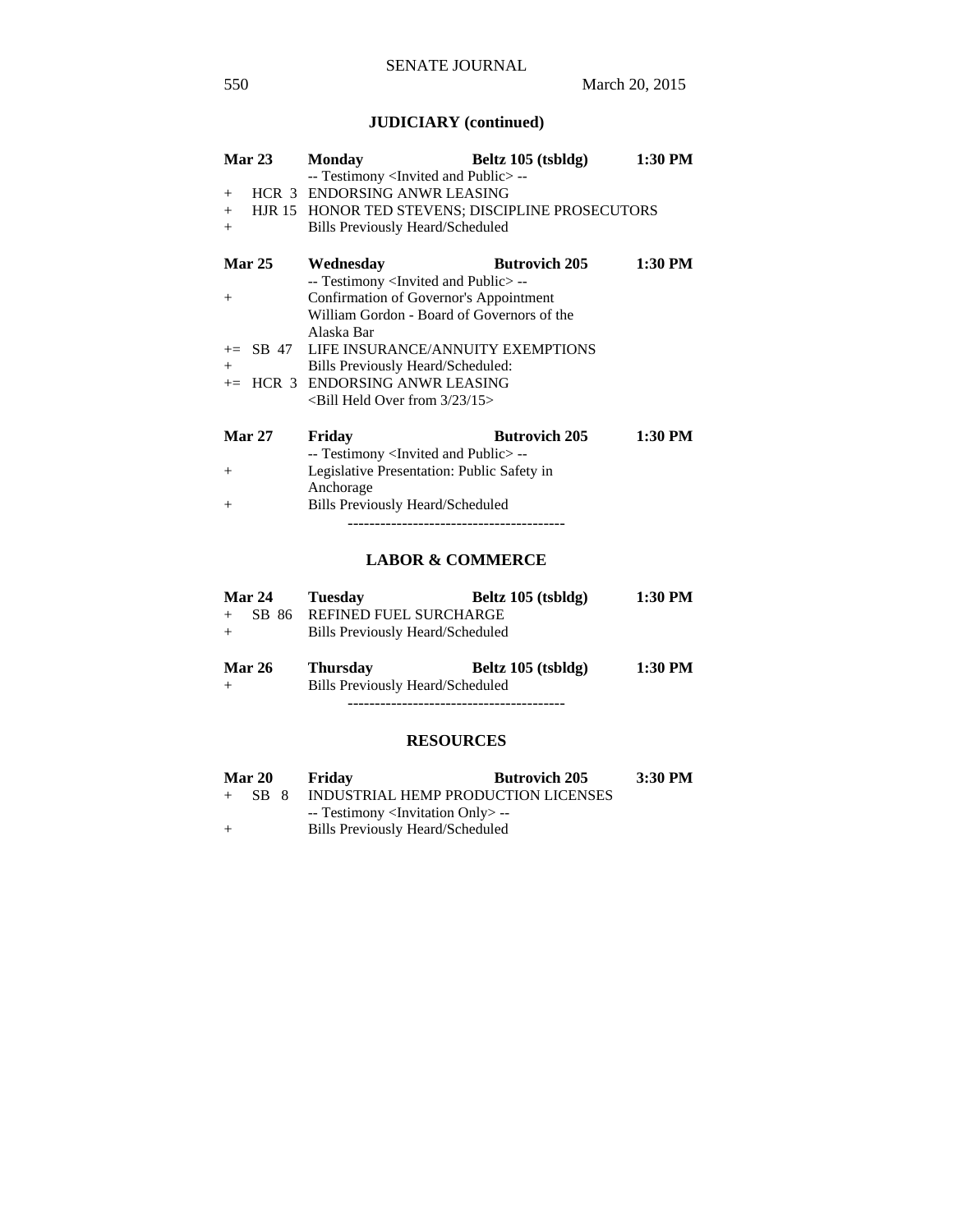# **RESOURCES (continued)**

| <b>Monday</b>                   | <b>Butrovich 205</b> | 3:30 PM                                                                                                                                                                                                                                                                                                                                                                                                                                                                        |
|---------------------------------|----------------------|--------------------------------------------------------------------------------------------------------------------------------------------------------------------------------------------------------------------------------------------------------------------------------------------------------------------------------------------------------------------------------------------------------------------------------------------------------------------------------|
|                                 |                      |                                                                                                                                                                                                                                                                                                                                                                                                                                                                                |
|                                 |                      |                                                                                                                                                                                                                                                                                                                                                                                                                                                                                |
|                                 |                      |                                                                                                                                                                                                                                                                                                                                                                                                                                                                                |
| <b>Hugh Short</b>               |                      |                                                                                                                                                                                                                                                                                                                                                                                                                                                                                |
|                                 |                      |                                                                                                                                                                                                                                                                                                                                                                                                                                                                                |
|                                 |                      |                                                                                                                                                                                                                                                                                                                                                                                                                                                                                |
|                                 |                      |                                                                                                                                                                                                                                                                                                                                                                                                                                                                                |
| Wednesdav                       | <b>Butrovich 205</b> | 3:30 PM                                                                                                                                                                                                                                                                                                                                                                                                                                                                        |
|                                 |                      |                                                                                                                                                                                                                                                                                                                                                                                                                                                                                |
| <pending referral=""></pending> |                      |                                                                                                                                                                                                                                                                                                                                                                                                                                                                                |
| -- Public Testimony --          |                      |                                                                                                                                                                                                                                                                                                                                                                                                                                                                                |
|                                 |                      |                                                                                                                                                                                                                                                                                                                                                                                                                                                                                |
|                                 |                      |                                                                                                                                                                                                                                                                                                                                                                                                                                                                                |
|                                 |                      |                                                                                                                                                                                                                                                                                                                                                                                                                                                                                |
| -- Public Testimony --          |                      |                                                                                                                                                                                                                                                                                                                                                                                                                                                                                |
|                                 |                      |                                                                                                                                                                                                                                                                                                                                                                                                                                                                                |
|                                 |                      | 3:30 PM                                                                                                                                                                                                                                                                                                                                                                                                                                                                        |
|                                 | Fridav               | Confirmation of Governor's Appointees:<br><b>Attorney General - Craig Richards</b><br>Alaska Gasline Development Corporation Board<br>-- Public Testimony on Appointees --<br><b>Bills Previously Heard/Scheduled</b><br>HB 132 AGDC SUPPORT OF NATURAL GAS PROJECTS<br>SB 68 ANTLERLESS MOOSE SEASONS; CLOSURES<br>-- Testimony <invitation only=""> --<br/>FORMER RESIDENT HUNTING LICENSE<br/><b>Bills Previously Heard/Scheduled</b><br/><b>Butrovich 205</b></invitation> |

+ Bills Previously Heard/Scheduled

# ----------------------------------------

# **STATE AFFAIRS**

| Mar 24                   | <b>Tuesday</b>                            | <b>Butrovich 205</b> | 8:30 AM |
|--------------------------|-------------------------------------------|----------------------|---------|
|                          | -- Time Change --                         |                      |         |
|                          | -- Public Testimony --                    |                      |         |
| $\pm$ SJR 3              | CONST. AM: MEMBERSHIP OF JUDICIAL COUNCIL |                      |         |
| SB 75                    | PFD CONTRIBUTIONS TO TRIBAL GOVERNMENTS   |                      |         |
| HB 35<br>$^{+}$          | MARCH 27: GREAT ALASKA EARTHQUAKE DAY     |                      |         |
| $+=$ SB 22               | MOTOR VEHICLE REG. TAX: COLLECTION COSTS  |                      |         |
| $^{+}$                   | Bills Previously Heard/Scheduled          |                      |         |
|                          |                                           |                      |         |
|                          |                                           |                      |         |
| <b>Mar 26</b>            | <b>Thursday</b>                           | <b>Butrovich 205</b> | 9:00 AM |
|                          | -- Public Testimony --                    |                      |         |
| $\epsilon =$ SJR 15      | CALL FOR US COUNTERMAND CONVENTION        |                      |         |
| SCR <sub>4</sub><br>$+=$ | US COUNTERMAND CONVENTION DELEGATES       |                      |         |
| HB 93                    | PROBATION AND PAROLE: WORK, TRAVEL ACCOM. |                      |         |
| $+=$ SJR 3               | CONST. AM: MEMBERSHIP OF JUDICIAL COUNCIL |                      |         |

----------------------------------------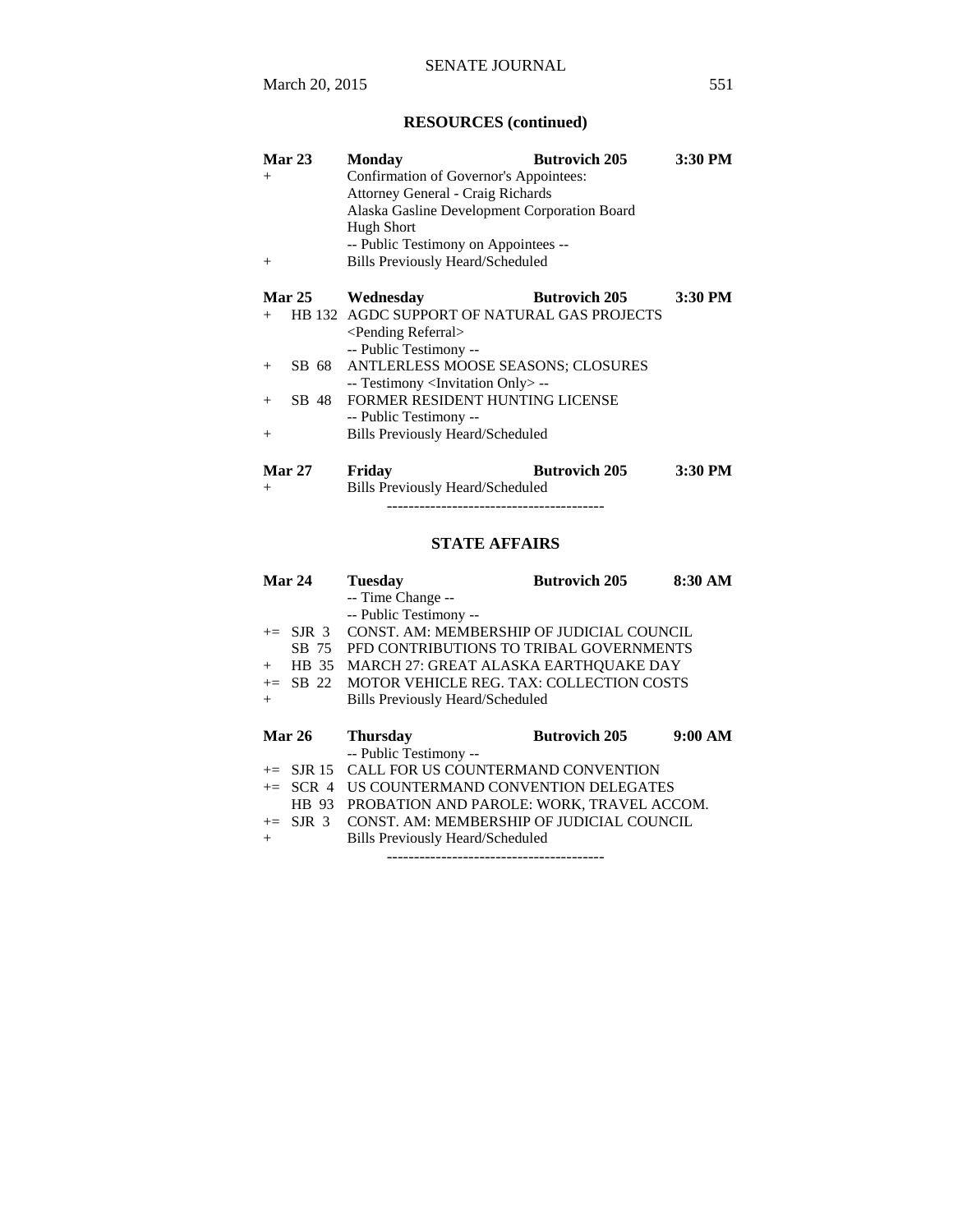# **TRANSPORTATION**

|     | Mar 24        | <b>Tuesday</b>                                                           | <b>Butrovich 205</b> | $1:00$ PM |
|-----|---------------|--------------------------------------------------------------------------|----------------------|-----------|
| $+$ |               | HJR 5 RECOGNIZE ACADEMY OF MODEL AERONAUTICS<br>-- Public Testimony --   |                      |           |
| $+$ |               | SB 66 PASSENGER & REC. VEHICLE RENTAL TAX                                |                      |           |
|     |               |                                                                          |                      |           |
|     | <b>Mar 26</b> | <b>Thursday</b>                                                          | <b>Butrovich 205</b> | $1:00$ PM |
|     |               | $+=$ SB 66 PASSENGER & REC. VEHICLE RENTAL TAX<br>-- Public Testimony -- |                      |           |
| $+$ |               | <b>Bills Previously Heard/Scheduled</b>                                  |                      |           |

# **FINANCE SUBCOMMITTEES**

### **ADMINISTRATION**

| <b>Mar 26</b> | <b>Thursday</b>                             | Fahrenkamp 203<br>-- Meeting Rescheduled from 3/19/15 -- | 4:30 PM |
|---------------|---------------------------------------------|----------------------------------------------------------|---------|
|               | <b>Closeout</b>                             |                                                          |         |
|               |                                             | - Sheldon Fisher, Commissioner, DOA                      |         |
|               | - Leslie Ridle, Deputy Commissioner         |                                                          |         |
|               | - John Boucher, Deputy Commissioner         |                                                          |         |
|               | - Cheri Lowenstein, Administrative Services |                                                          |         |
|               | Director                                    |                                                          |         |
|               | - Andy Mills, Special Assistant             |                                                          |         |
|               |                                             |                                                          |         |

# **COMMERCE, COMMUNITY & ECONOMIC DEV**

| <b>Mar 24</b> | <b>Tuesday</b>  | <b>Senate Finance 532</b> | $3:00$ PM |
|---------------|-----------------|---------------------------|-----------|
|               | <b>Closeout</b> |                           |           |
|               |                 |                           |           |

# **CORRECTIONS**

| <b>Mar 23</b> | <b>Monday</b><br><b>Budget Comparison and Concerns</b> | Beltz $105$ (tsbldg) | 5:00 PM |
|---------------|--------------------------------------------------------|----------------------|---------|
| <b>Mar 25</b> | Wednesday<br><b>Tentative Closeout</b>                 | Beltz 105 (tsbldg)   | 5:00 PM |

----------------------------------------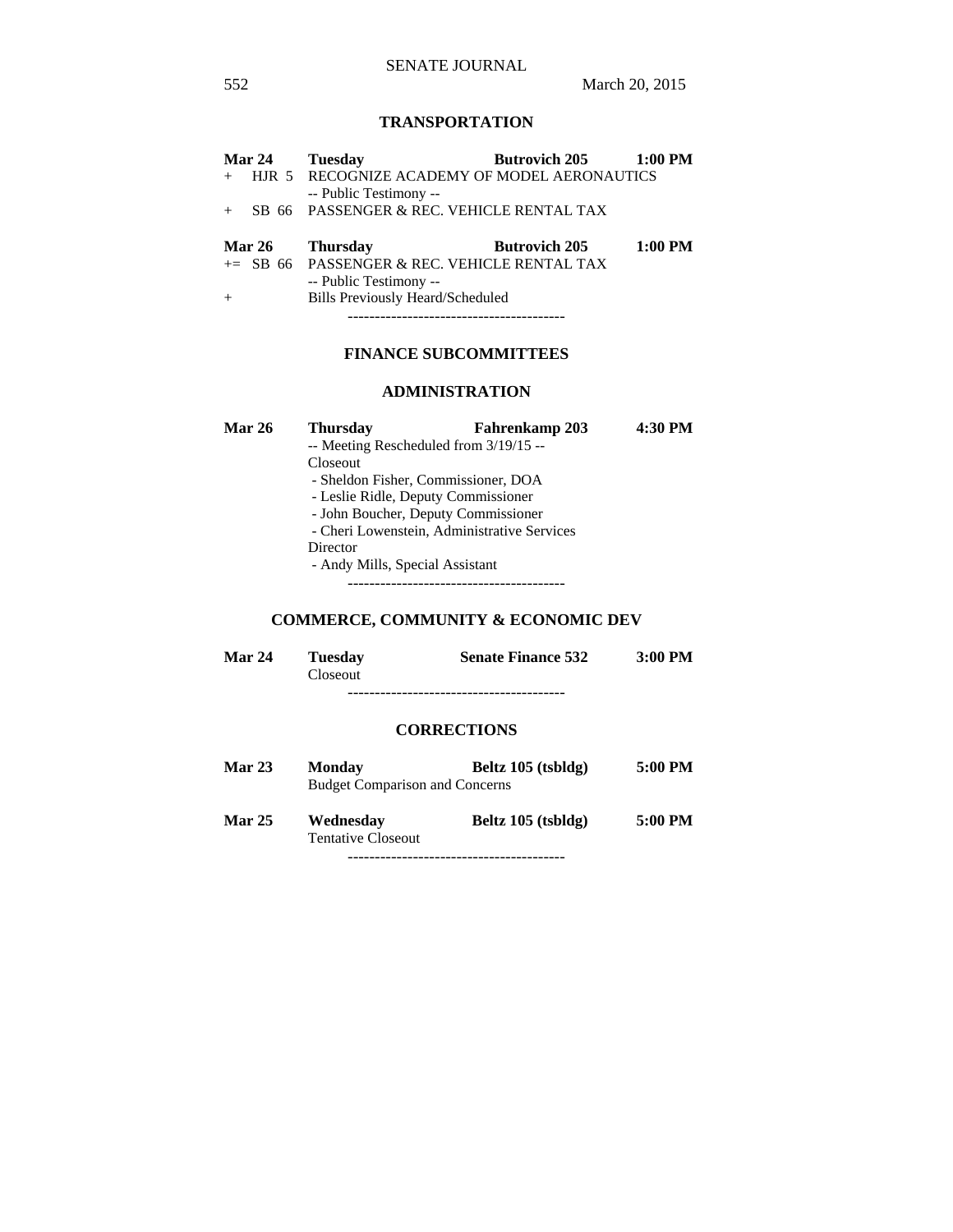# **EDUCATION & EARLY DEVELOPMENT**

| <b>Mar 27</b><br>$^{+}$ | Friday<br>Closeout<br><b>FY16 Operating Budget</b> | <b>Butrovich 205</b> | 8:00 AM |
|-------------------------|----------------------------------------------------|----------------------|---------|
|                         |                                                    |                      |         |

# **ENVIRONMENTAL CONSERVATION**

| Mar $23$ | <b>Monday</b>               | <b>Senate Finance 532</b> | 5:00 PM |
|----------|-----------------------------|---------------------------|---------|
| $^{+}$   | <b>FY16 Budget Closeout</b> |                           |         |
|          |                             |                           |         |

### **FISH & GAME**

| <b>Mar 26</b> | <b>Thursday</b>                          | <b>Fahrenkamp 203</b> | 5:00 PM |
|---------------|------------------------------------------|-----------------------|---------|
|               | -- Location Change --                    |                       |         |
|               | $-$ Meeting Rescheduled from $3/19/15 -$ |                       |         |
|               | Closeout                                 |                       |         |
|               |                                          |                       |         |

### **GOVERNOR**

| <b>Mar 26</b> | <b>Thursday</b>        | <b>Senate Finance 532</b> | 11:00 AM |
|---------------|------------------------|---------------------------|----------|
|               | <b>Budget Closeout</b> |                           |          |
|               |                        |                           |          |

### **HEALTH & SOCIAL SERVICES**

| <b>Mar 25</b> | Wednesday             | <b>Butrovich 205</b> | 5:30 PM |
|---------------|-----------------------|----------------------|---------|
|               | -- Location Change -- |                      |         |
|               | <b>Closeout</b>       |                      |         |
|               |                       |                      |         |

# **JUDICIARY SUBCOMMITTEE**

| <b>Mar 26</b> | <b>Thursday</b>      | <b>Senate Finance 532</b> | 4:30 PM |
|---------------|----------------------|---------------------------|---------|
|               | FY16 Budget Closeout |                           |         |
|               |                      |                           |         |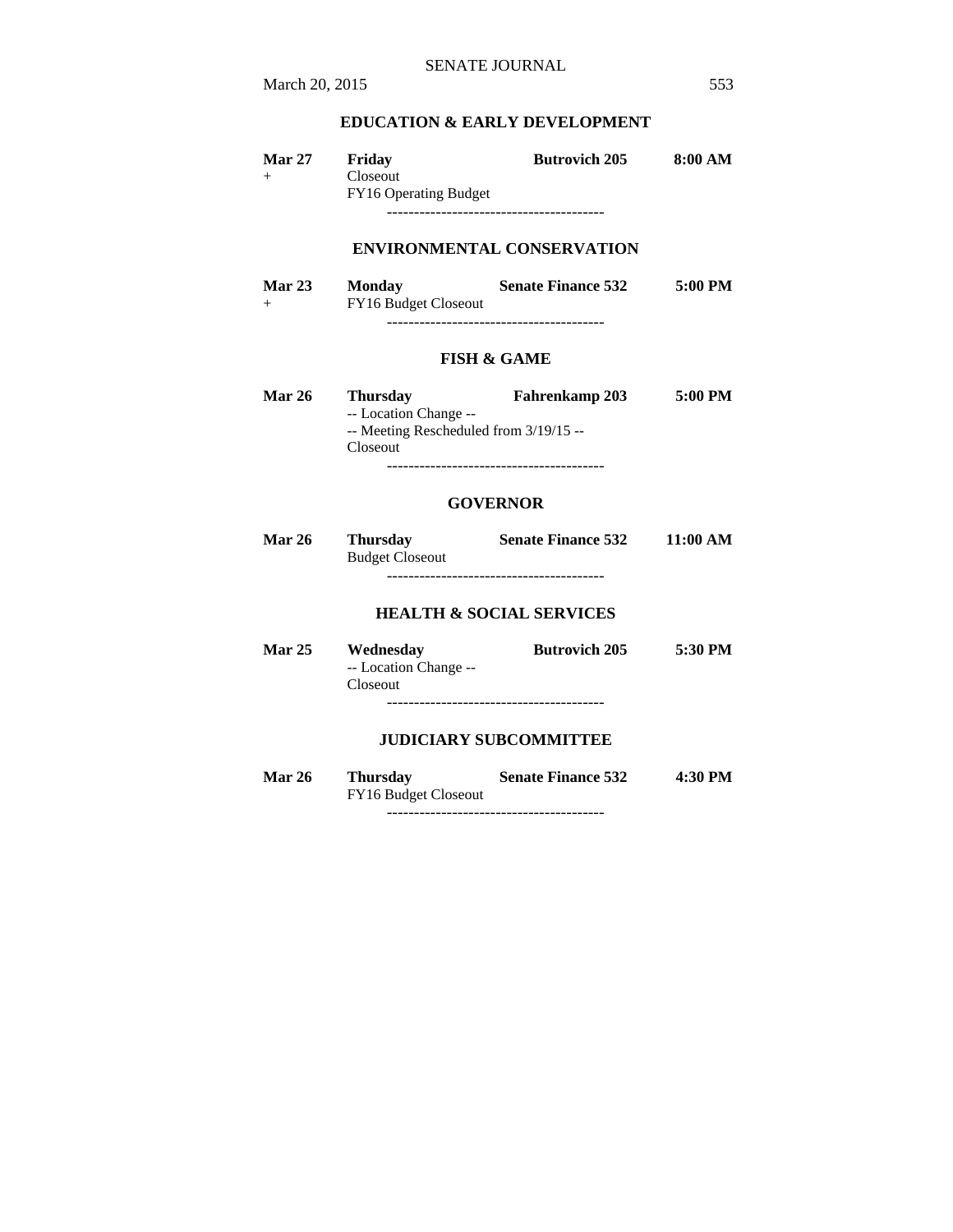## **LABOR & WORKFORCE DEVELOPMENT**

| <b>Mar 20</b> | Friday                    | Beltz 105 (tsbldg) | 5:00 PM |
|---------------|---------------------------|--------------------|---------|
|               | -- MEETING CANCELED --    |                    |         |
|               | <b>Tentative Closeout</b> |                    |         |
|               |                           |                    |         |

# **LAW**

| <b>Mar 24</b> | <b>Tuesday</b>  | <b>Senate Finance 532</b> | 11:00 AM |
|---------------|-----------------|---------------------------|----------|
|               | <b>Closeout</b> |                           |          |
|               |                 |                           |          |

# **LEGISLATURE**

| <b>Mar 26</b> | <b>Thursday</b>        | <b>Senate Finance 532</b> | 11:15 AM |
|---------------|------------------------|---------------------------|----------|
|               | <b>Budget Closeout</b> |                           |          |
|               |                        |                           |          |

## **MILITARY & VETERANS' AFFAIRS**

| <b>Mar 25</b> | Wednesday       | <b>Senate Finance 532</b> | $3:00$ PM |
|---------------|-----------------|---------------------------|-----------|
|               | <b>Closeout</b> |                           |           |
|               |                 |                           |           |

### **NATURAL RESOURCES**

| <b>Mar 24</b> | <b>Tuesday</b><br><b>Budget Overview</b>                 | Beltz 105 (tsbldg)   | 5:00 PM |
|---------------|----------------------------------------------------------|----------------------|---------|
| <b>Mar 26</b> | <b>Thursday</b><br><b>Budget Comparison and Concerns</b> | Beltz 105 (tsbldg)   | 5:00 PM |
| <b>Mar 30</b> | <b>Monday</b><br><b>Tentative Closeout</b>               | Beltz $105$ (tsbldg) | 5:00 PM |

# **PUBLIC SAFETY**

| <b>Mar 26</b> | <b>Thursday</b> | <b>Senate Finance 532</b> | 3:00 PM |
|---------------|-----------------|---------------------------|---------|
|               | Closeout        |                           |         |
|               |                 |                           |         |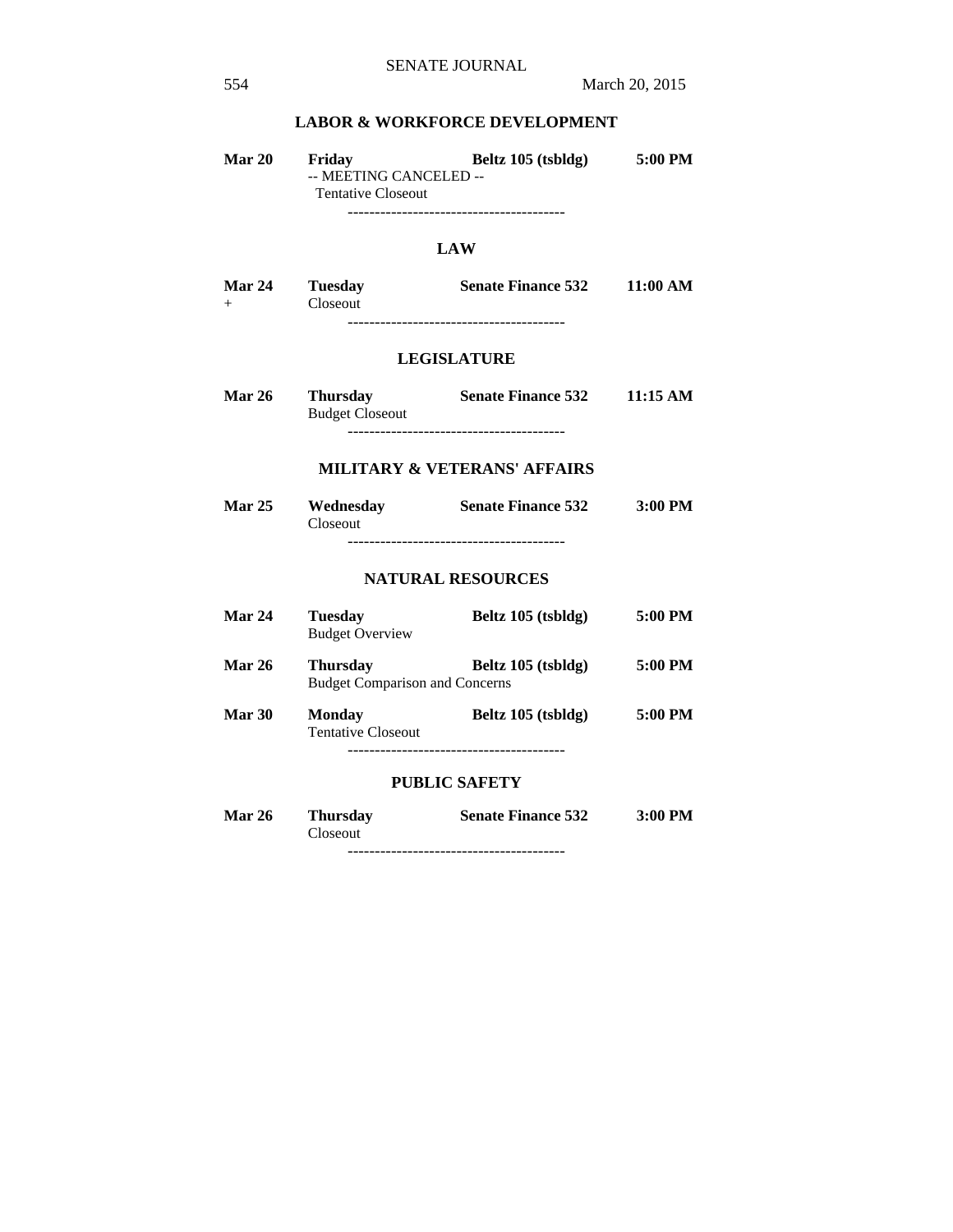# **REVENUE**

| <b>Mar 25</b> | Wednesday<br>Closeout | <b>Senate Finance 532</b> | 7:30 AM |
|---------------|-----------------------|---------------------------|---------|
|               |                       |                           |         |

# **TRANSPORTATION & PUBLIC FACILITIES**

| Mar 24 | <b>Tuesday</b>  | <b>Fahrenkamp 203</b> | 11:00 AM |
|--------|-----------------|-----------------------|----------|
|        | <b>Closeout</b> |                       |          |
|        |                 |                       |          |

### **UNIVERSITY OF ALASKA**

| <b>Mar 25</b> | Wednesday                   | <b>Senate Finance 532</b> | 4:00 PM |
|---------------|-----------------------------|---------------------------|---------|
|               | <b>FY16 Budget Closeout</b> |                           |         |
|               |                             |                           |         |

### **SPECIAL COMMITTEES**

### **SPECIAL CMTE ON ENERGY**

| <b>Mar 26</b> | <b>Thursday</b>                                  | Beltz 105 (tsbldg) | $3:30$ PM |
|---------------|--------------------------------------------------|--------------------|-----------|
|               | += SB 50 AIDEA: BONDS;PROGRAMS;LOANS;LNG PROJECT |                    |           |
|               | -- Public Testimony --                           |                    |           |

----------------------------------------

# **SPECIAL CMTE ON THE ARCTIC**

| <b>Mar 26</b> | <b>Thursday</b>                                   | <b>Butrovich 205</b> | $11:15 \text{ AM}$ |
|---------------|---------------------------------------------------|----------------------|--------------------|
|               | Presentations:                                    |                      |                    |
| $+$           | Greg Wolf, World Trade Alaska                     |                      |                    |
|               | "Arctic Business Opportunities and Developments"  |                      |                    |
|               | Thomas Mack, President Aleut Corporation          |                      |                    |
|               | "Port of Adak"                                    |                      |                    |
| $^{+}$        | Dr. Mike Sfraga, Vice Chancellor of University of |                      |                    |
|               | Alaska, Fairbanks, UAF                            |                      |                    |
|               | "Arctic Council, Alaska State Arctic Policy, UAF  |                      |                    |
|               | Center for Arctic Policy"                         |                      |                    |

----------------------------------------